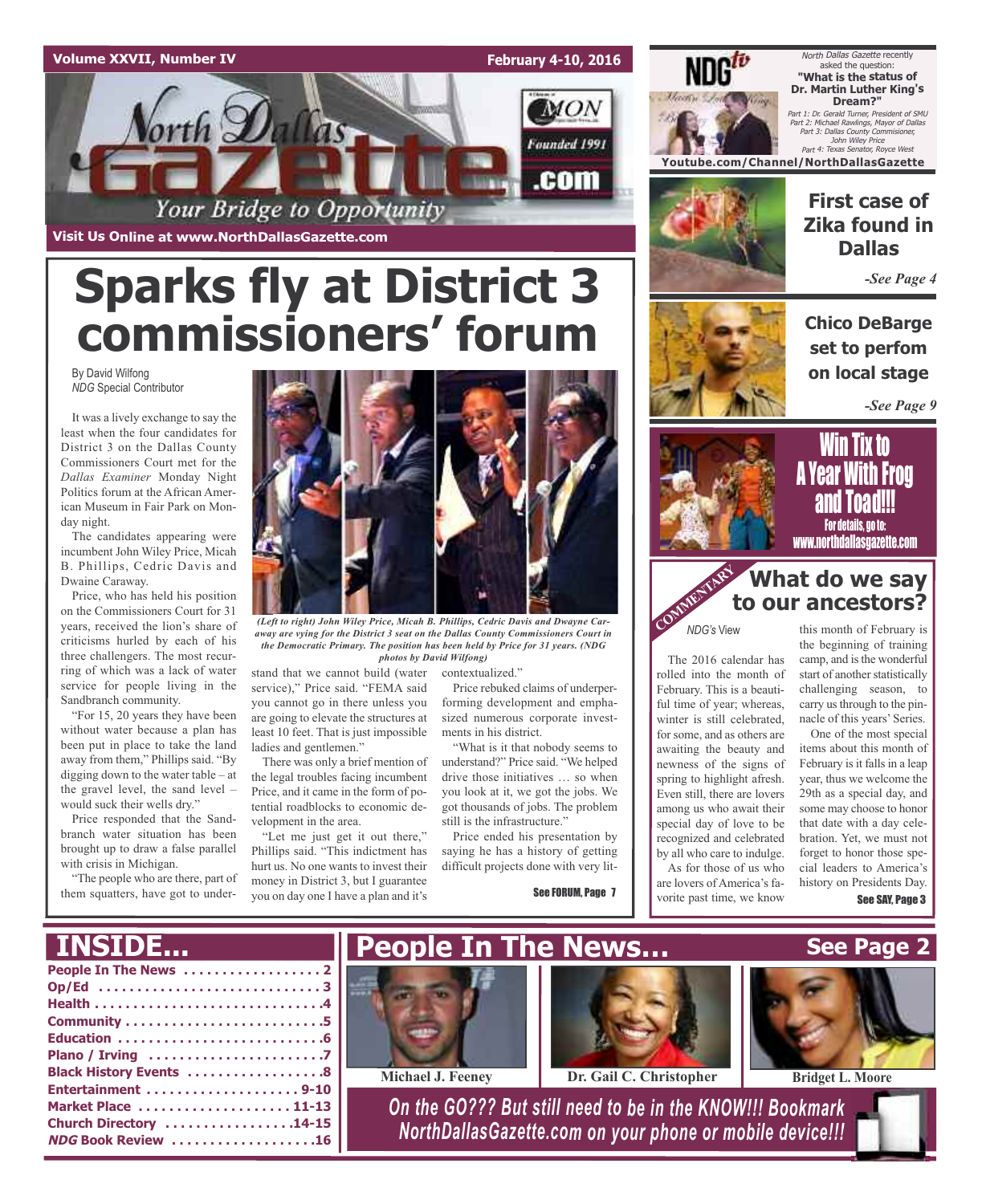### **People in the News www.NorthDallasGazette.com**

### **Michael J. Feeney**

WASHINGTON -- The National Association of Black Journalists (NABJ) mourns the loss of member Michael J. Feeney, a former reporter for The New York Daily News, immediate past president of the New York Association of Black Journalists, and a past recipient of NABJ's Emerging Journalist of the Year Award.

Feeney, 32, died Sunday after going into cardiac arrest while being treated for a staph infection in his kidneys, according to an obituary published in The Daily News.

"I am shocked to learn of

Washington, DC (Black-News.com) -- Fifty years ago, the Civil Rights Movement led to a series of laws banning public discrimination. African Americans were no longer barred from certain restaurants, some schools were integrated and fair housing laws created more living options. But today, it's clear that court rulings and legislation didn't change the root cause of conscious and unconscious bias -- the widespread belief in racial hierarchy still exists.As a nation, we didn't understand the power of this

**Dr. Gail C. Christopher**



Michael's passing. He was a respected leader within NABJ having served with distinction as chapter president of the New York Association of Black Journalists for years. His leadership led to that chapter receiving the

### NABJ Chapter of the Year Award," NABJ President Sarah Glover said. "He was a tenacious journalist who possessed a passion and energy for telling stories reflective of diverse communities -- stories which otherwise might not have been told."

"I am heartbroken to hear of Michael's untimely passing as I have watched him grow from a young inquisitive child into a remarkable man and journalist," said Allison J. Davis, an NABJ founder. "Michael often thanked me and the late great Reggie Harris for igniting the spark that ultimately became his profession, but it was I who

system seems tilted toward whites, and there remains unequal treatment for children and adults when it comes to health, education, housing and employment. David R. Williams, a sociology professor at Harvard University, cites studies showing that when whites, blacks and Hispanics visited hospital emergency rooms with the same ailment, white patients received pain medication more frequently than

thanked him for making us so proud of his many accomplishments in the industry we so dearly loved. His death is a great loss to journalism, NABJ and to our community of Teaneck, New Jersey, a place he still called home. He will truly be missed by all the lives he touched."

For five years, Feeney distinguished himself as a versatile reporter at *The New York Daily News*. Feeney advanced from being a crime reporter to covering Upper Manhattan, which included the Harlem, East Harlem, Washington Heights and Inwood neighborhoods. While excelling as a beat

much more about the power of the mind. We understand that unconscious beliefs are deeply held, that centuries of this belief system have unconsciously shaped how some of us respond. But now, 21st century technology -- YouTube, cell phones, dashboard cameras, body cameras -- are leveraged to shape new beliefs about our humanity. They are capturing and exposing vivid samples of people of color abused and dehumanized. We must move beyond the absurd notion that some people have more value than others.

What's promising is that recent polling data demonreporter, he also covered entertainment and culture showing an innate ability to shift from hard news to feature reporting.

As a freelancer, Feeney covered the riots in Baltimore following the death of Freddie Gray for NBC BLK. Prior to the working for *The Daily News*, he covered entertainment and culture for The Record in North Jersey and news and entertainment for The-Grio.com. He contributed to EBONY Magazine, including a feature story on actress and HIV/AIDS activist Sheryl Lee Ralph and Hairfinity owner Tymeka Lawrence.

A proud native of Tea-

strates a palpable desire for a positive change in how we view one another and how we shape our society to reflect the inherent value of all people. We have carried the burden and the weight of this mythology of a hierarchy of human value, allowing it to weigh our country down for centuries. We must jettison that belief and move forward with the truth of our equal values as a human family.

It's significant that a polling analysis conducted by the W.K. Kellogg Foundation in conjunction the Northeastern University School of Journalism has found that a majority of

neck, New Jersey, he was a 2005 graduate of Delaware State University. Feeney was a champion of historically black colleges. Upon being honored with NABJ's Emerging Journalist of the Year Award in 2010, he went on a speaking tour which took him to several HBCU campuses.

"Michael was a gregarious, warm, and joyous person," Glover added. "'Feeney,' as he affectionately was known, inspired veteran journalists and aspiring journalists because of his energy, his enthusiasm and his commitment to helping others. He was a little brother to me and so many NABJers."

whites now acknowledge that racism still exists, and that it creates bias in structures such as the criminal justice system. Furthermore, a majority of Americans believe more needs to be done to eliminate racism. In a poll last year, 53 percent of whites said more changes needed to be made to give blacks equal rights with whites, up from just 39 percent a year earlier.

Those findings underscore that now is the time for the Truth Racial Healing & Transformation (TRHT) process, which the Kellogg

#### See CHRISTOPHER, Page 4

**Bridget L. Moore**

Between being a visiting professor at Sungkyunkwan University in Seoul, South Korea, creating a new dance work for Dayton Contemporary Dance Company in Dayton, Ohio, and choreographing a world premiere for Dallas Black Dance Theatre, Bridget L. Moore is used to crisscrossing the globe enjoying the ability to work in the field of her passion - dance.

On Thursday evenings you will find Katricia Eaglin at the Dallas Black Dance Theatre Academy working with the 14 students in the Allegro ensemble. Katricia is the director of the teen-performing group that gives about 10



belief, this misguided notion that some people are either superior or inferior because of the color of their skin. This bias manifests in many ways. Unarmed men and women are killed by police and civilians, the justice

performances a year in the community. All of the Allegro students take classes at Dallas Black Dance Academy (DBDA), the official school of Dallas Black Dance Theatre. Her Allegro ensemble students are aged 14 to 18 and are from Dallas, Fort Worth, Lake Dallas, Plano, Garland, and Arlington. The ensemble recently performed in Denver, Colorado at the International Association of Blacks in Dance Conference. Katricia is an American Ballet Theatre (ABT) certified instructor and teaches classes at DBD Academy.

Does that make the physi-

That may not be the case. With the advancements in neuroscience, we now know

people of color.

cians racist?

Princess Grace Foundation Choreography Fellowship Award recipient Bridget L. Moore is choreographing a world premiere performance for Dallas Black Dance Theatre's Cultural Awareness series. Katricia Eaglin is setting a Dallas premiere for the same series taking place February 19-21, 2016, at the Wyly Theatre.

Both Bridget and Katricia grew up in Dallas. Katricia credits the company leader-

ship with shaping her career. Bridget says just seeing the dance company inspired her in elementary school.

"Dallas Black Dance Theatre came to my elementary school once a week for a short period of time through an arts and education program. It was my first time ever moving in a dance class and I believe the exposure sparked my curiosity," explained Bridget L. Moore. Ms. Moore later auditioned for the Booker T. Washington High School for the Performing and Visual Arts. She was accepted in the music department as a pianist and eventually switched clusters to start

See MOORE, Page 16



*2 | February 4-10, 2016 | North Dallas Gazette*

*For the 411 in the community, go to www.northdallasgazette.com*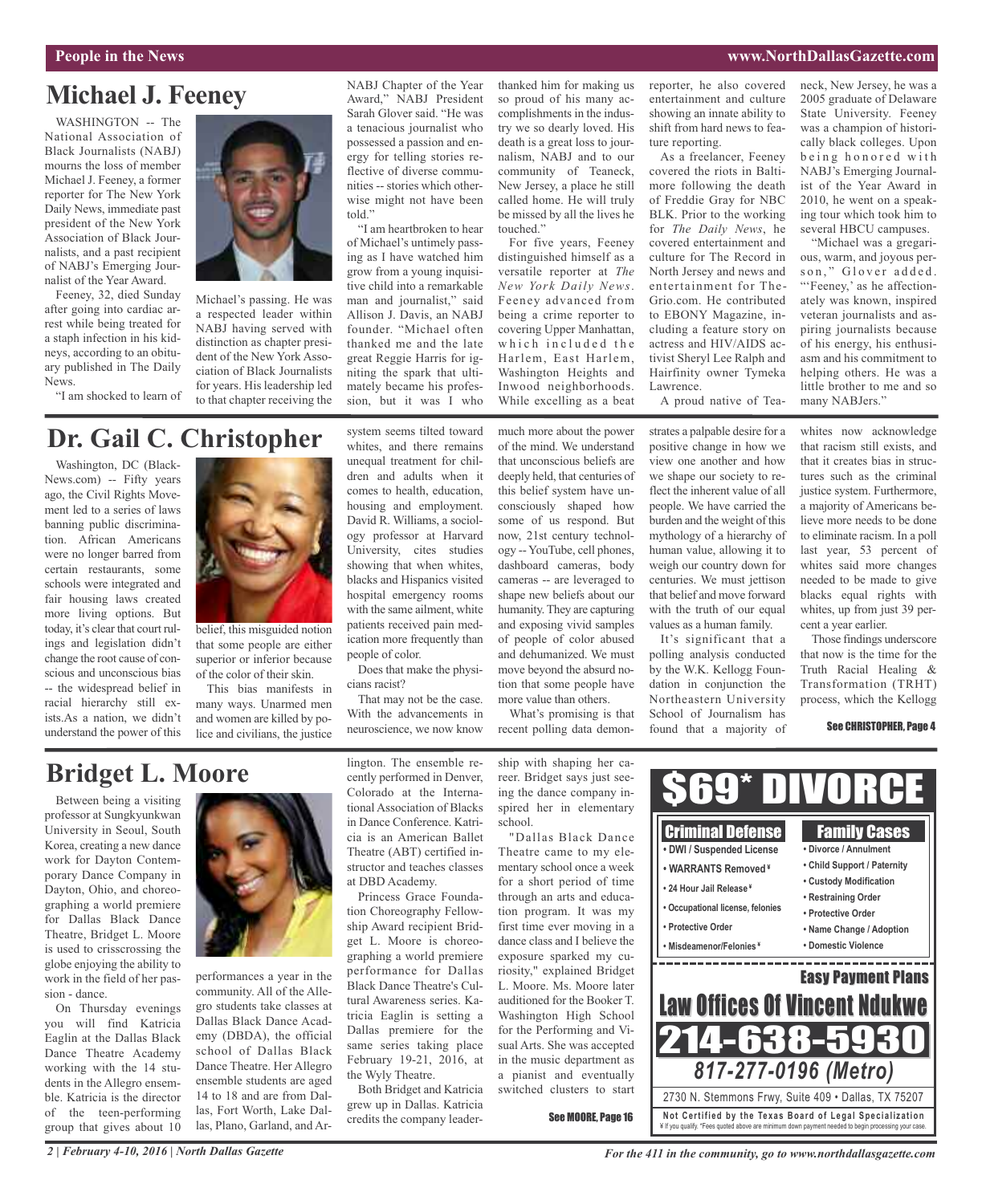### **www.NorthDallasGazette.com Op-Ed**



*North Dallas Gazette assumes no responsibility for unsolicited material and reserves the right to edit and make appropriate revisions.*

### *"Do what you say you are*

### *going to do ... when you say you are going to do it.*

**Publisher's Office:** publisher@northdallasgazette.com

**Sales Department:** marketing@northdallasgazette.com

**Editorial Department:**

editor@northdallasgazette.com

### **Online:**

www.NorthDallasGazette.com www.twitter.com/NDGEditor www.facebook.com/NorthDallasGazette www.pinterest.com/NDallasGazette

### STAFF

**Chairman Emeritus** *Jim Bochum 1933 – 2009*

**Published By** *Minority Opportunity News, Inc.*

> **Web Master** *Todd Jones*

**Special Projects Manager** *Edward Dewayne "Preacher Boy"Gibson, Jr. James C. Allen*

**Community Marketing** *Nina Garcia*

**Religious/ Marketing Editor** *Shirley Demus Tarpley*

#### **Advisory Board:**

*John Dudley Myrtle Hightower Fred Moses Annie Dickson Cecil Starks Willie Wattley Coty Rodriguez-Anderson B. J. Williams Denise Upchurch Barbara Simpkins, ADVISORY BOARD SECRETARY*

**VP of Digital Marketing and Entertainment** *Jessica Brewer*

**Editor** *Ruth Ferguson*

#### *Jackie Hardy LaRoyce Jones Ivy N. McQuain Tamarind Phinisee Terri Schlichenmeyer Nicole Scott Sonja Washington*

**Editorial Writer** *LaRoyce Jones*

**Production** *Margaret Freelon David Wilfong*

### **Advisory Board Committees:**

*Public Relations Planning and Implementation* Cecil Starks, CHAIRPERSON

*Business Growth Referral* John Dudley, CHAIRPERSO

*Program Policy Development* Annie Dickson, CHAIRPE

*Quality Assurance* Myrtle Hightower, CHAIRPERSO Coty Rodriguez

**Standing on sacred ground**

By Julianne Malveaux NNPANews Wire Columnist

Three unarmed Black men encountered a group of White men walking down a dirt road in Slocum, Texas on July 29, 1910. Without warning, and with no reason, the White men opened

**SAY,** continued from Page <sup>1</sup>

Nor, shall we forget to honor the honorable leader of the special leaders of the United States, President Lincoln, for his Emancipation Proclamation that freed the Africans, made American slaves.

What a beautiful month of celebration for America. We have much to celebrate in the name of America's history. As Americans of every color, creed, race, etc. we come together in celebration of Valentine's, baseball, President's Day, and we celebrate these events with the joy and love, maybe even a paid holiday given by your company, or better still, our children being privileged enough for our public schools to allow the whitewashed truths to be shared about those special leaders we honor. We all come together because these holidays and events have been approved as reasons for celebration by our white supremacy racists'society.Approved.

Therefore, one is allowed to speak about, with freedom, and in public, without any backlash of these societal approved events in which we celebrate in the month of February. And, of course, one is allowed to participate in all the transactions, labeled as sales, in order that one is sold in the midst of these societal approved celebrations. Certainly, one will not manage to move, on life's board, throughout the month of February without spending and becoming a pawn played in America's perpetuation of greed. Regardless, of one's budget in crisis and in need of protection, greed, more likely than not will prevail, even if it bears guilt, depression or

fire on the Black men. And for two days White men simply slaughtered Black people. Eight deaths have been officially acknowledged, but historians who have studied the Slocum Massacre say that it is likely that dozens more were killed, with some saying as

debt, it will prevail. Because these are our society's approved events to celebrate in the month of February.

Purposely, throughout this article, celebrating Black History is not mentioned.

Yet, our History exists in every aspect of American history. Just as the previously mentioned approved events are parts of America, and are recognized and celebrated by all, so should Black History.

Our history is not faded, it is now. And we must continue to write it to be shared among our future generations.

This is WHY BLACK LIVES MATTER.

Although, we are labeled AfricanAmericans, it is very unfortunate; we do not know our African history because it was stripped from us. Then we were made into Americans forced through submission. Yet, throughout this time in history in which our ancestors endured this unimaginable transformation, our History was being made,America's history was made. Our ancestor's lives mattered.

As history carried on, we fought for freedom from slavery, and freedom from Jim Crow laws, and freedom of Civil Rights, and freedom of our rights to education, to utilizing our voices through the Ballot. Our people did all of this because our lives mattered.

Today, we fight to be good stewards of what we've been given. Yet, we must recognize, although, this month of February is a time of celebration of our History, we are still in the fight. How dare we sit back and allow gerrymandering, and our

many were killed in Slocum as in Tulsa in 1921 (and those numbers range into the hundreds). The New York Times quoted William Black, the sheriff at the time of the massacre:

"Men were going about killing Negroes as fast as they could find them, and so

voting rights to be toyed with when our History tells of how blood was shed just so we could have a say in our lives. How dare we turn our sacred pulpits into a stopping point along the campaign trails for candidates who don't share in our ideals in the uplifting and the progression our people. But, they will share an offering for an allotted block of time to coerce a congregation's vote. (We need to start turning over some tables in our Father's House.) How dare we not investigate and study the candidates hoping to be elected to our school boards, the very people making decisions for our children, shaping and molding our children's future. All the while, their children are educated elsewhere. (Our children deserve to eat at the table and not from the scraps that fall.)

The most beautiful lesson shared with us from genera-

#### *Thoughts*

*We were sought, Hunted, then caught, Middle Passage we fought, We landed and were quickly bought. Then stripped of any cultural thought Conformed to what Massa brutally taught Bought into what he thought we ought*

*Hunted, kidnapped, bought Stripped, conformed, mis-taught…*

*Now we choose not to seek, so nothing's sought, We claim to be free, but really we still caught, Our complacency insults those who stood and fought, Pawns of fool's gold, keeps us selling, so we bought. Writing our own history should be more than a thought Surrender, repent and ask for wisdom to be taught So we can live according to His Will, as we ought*

*Seek, claim, and free your mind of binding thought Surrender; stand unbossed, and unbought…*

*Just my thoughts* La Royce

far as I was able to ascertain, without any real cause. I don't know how many were in the mob, but there may have been 200 or 300. … They hunted the Negroes down like sheep."

History mostly swal-

#### See SACRED, Page 11

tion to generation, from the first slave ship arriving in 1619 to our present is, we matter. Regardless of the obstacles we face, we matter.

This month, in which we celebrate us, we tell the world, Black Lives Matter. And as long as America exists, we exist, because we matter. We will not allow our History to be faded into the background. America's history cannot be told, truthfully, with our Black Lives that Matter.

Let's celebrate us with the joy and love of our ancestor's sacrifices. Let's celebrate us with standing with our Ballot. Let's celebrate us by not being ashamed to allow those who came before us to speak through us to remind the world that we matter.

And let us say to our ancestors, "Thank you for speaking throughout History Black Lives Matter and we will continue to honor our people by doing the same."



*The North Dallas Gazette, formerly Minority Opportunity News, was founded in July 1991, by Mr.Jim Bochum and Mr.Thurman R. Jones. North Dallas Gazette is a wholly owned subsidairy of Minority Opportunity News, Inc.*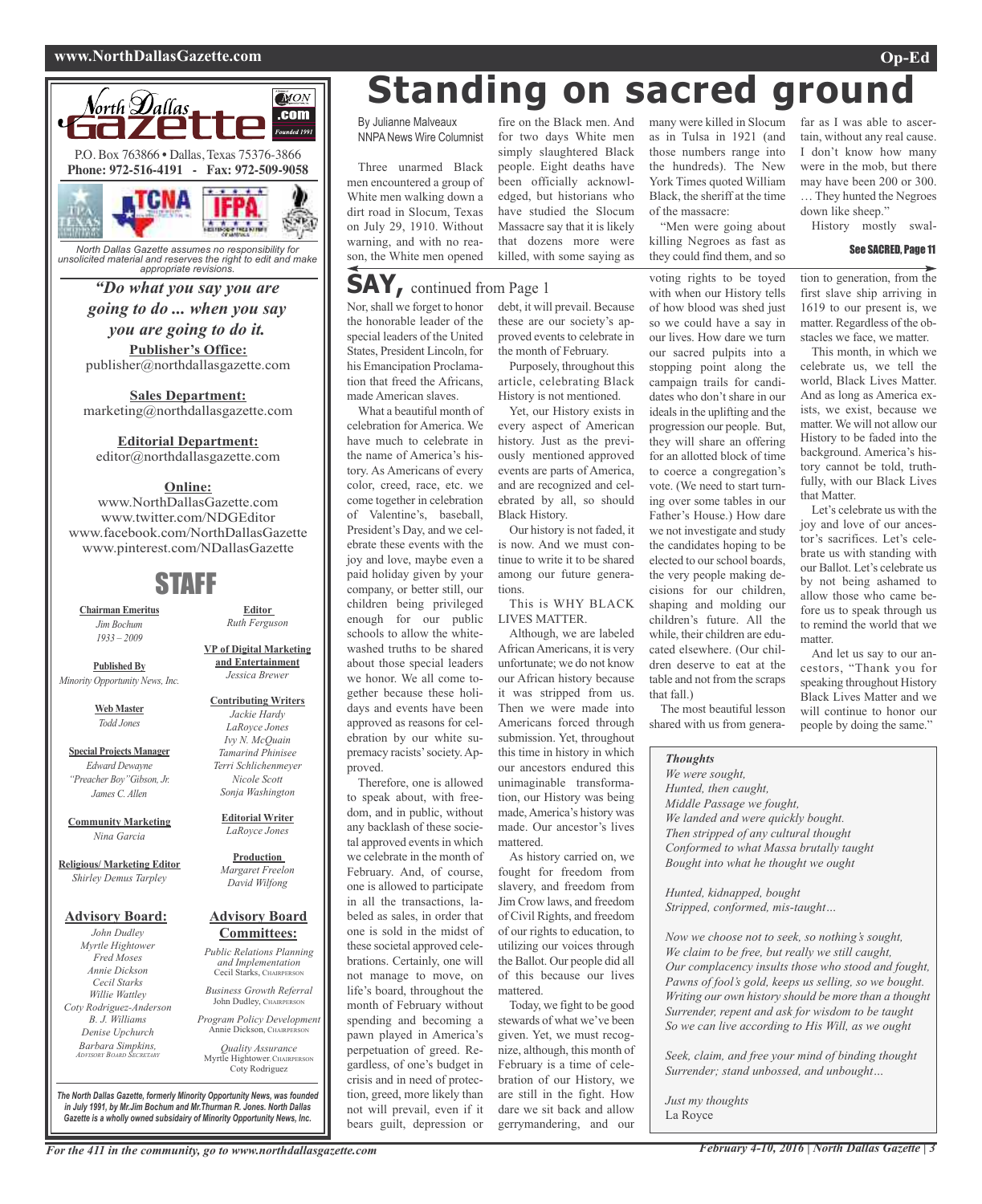### **Health www.NorthDallasGazette.com**

### **First Dallas County Zika Virus case was sexually transmitted**

Dallas County Health and Human Services (DCHHS) has received confirmation from the Centers for Disease Control and Prevention (CDC) of the first Zika virus case acquired through sexual transmission in Dallas County in 2016. The patient was infected with the virus after having sexual contact with an ill individual who returned from a country where Zika virus is present. For medical confidentiality and personal privacy reasons, DCHHS does not provide additional identifying information.

"Now that we know Zika virus can be transmitted through sex, this increases our awareness campaign in educating the public about protecting themselves and others," said Zachary Thompson, DCHHS director. "Next to abstinence, condoms are the best prevention method against any sexually-transmitted infec-

### **Free Heart Health screening offered Feb. 5**

More than 43 million women are currently living with heart disease– the leading cause of death of American women.

Burlington Stores has teamed up with Women-Heart, The National Coalition for Women with Heart Disease, for the fifth consecutive year to launch their campaign to raise awareness and combat heart disease.

On Feb. 5 (National Wear Red Day), from 11 a.m. to 3 p.m., your local Burlington in Dallas will host free women's heart health screenings to raise awareness. At the screenings, blood pressure will be checked, BMI will be screened, and fun but easy heart help tips will be provided.

The store location hosting the screening is: Burlington Stores 3131 Forest Lane Dallas, TX 75234-2730 (972) 484-2628 To find out more information head to www.BurlingtonStores.com/HeartHealth.



tions."

Zika virus is transmitted to people by mosquitoes and through sexual activity. The most common symptoms of Zika virus are fever, rash, joint pain, and conjunctivitis (red eyes). The illness is usually mild with symptoms lasting several days to a week.

DCHHS advises individuals with symptoms to see a healthcare provider if they have visited an area where Zika virus is present or had sexual contact with a person who traveled to an area where Zika virus is present. There is no specific medication available to treat Zika virus and there is not a vaccine. The best way to avoid Zika virus is to avoid mosquito bites and to avoid sexual contact with a person who has Zika virus.

"Education and awareness is crucial in preventing Zika virus," said Dr. Christopher Perkins, DCHHS medical director/health authority. "Patients are highly encouraged to follow prevention recommendations to avoid transmitting and spreading

Zika virus."

DCHHS recommends the following to avoid Zika virus: Use the 4Ds to reduce the chance of being bitten by a mosquito.

DEET All Day, Every Day: Whenever you're outside, use insect repellents that contain DEET or other EPA approved repellents and follow instructions.

DRESS: Wear long, loose, and light-colored clothing outside.

DRAIN: Remove all standing water in and around your home.

DUSK & DAWN: Limit outdoor activities during dusk and dawn hours when mosquitoes are most active.

Travelers can protect themselves by doing the following:

Choose a hotel or lodging with air conditioning or screens on windows or doors.

Sleep under a mosquito bed net if you are outside or in a room that is not well-screened

Sexual partners can protect each other by using condoms to prevent spreading sexually-transmitted infections.

There are currently no reports of Zika virus being locally-transmitted by mosquitoes in Dallas County. However, imported cases make local spread by mosquitoes possible because the mosquitoes that can transmit the virus are found locally. DCHHS advises recent travelers with Zika virus symptoms as well as individuals diagnosed with Zika virus protect themselves from further mosquito bites.

For more information on Chikungunya, Dengue and Zika viruses, go to the DCHHS website.

### **Borderline high blood pressure in late pregnancy could impact baby's health**

Women who develop prehypertension late in pregnancy may be more likely to give birth to underweight or stillborn babies than women whose blood pressure remains normal, according to new research in the American Heart Association's journal Hypertension.

Prehypertension is a systolic pressure (the top number) between 120- 129 millimeters of mercury (mm Hg) or a diastolic pressure (the bottom number) between 80-89 mm Hg, or both. Hypertension (blood pressure of 140/90 mm Hg or above) has previously been associated

See BLOOD, Page 5

**KCRB LLC. provides general** contracting services throughout the Dallas-Fort Worth Metroplex. We offer a variety of home improvement services that

are castomizable to each individual project:

- . Custom Homes
- Room Additions/ Conversions . Remodeling
- Commercial Damage Repairs
- $-$  Roofing

- Painting

Testa Department of Housing & Community After Pattner Ask about the First-Time Texas Home-Buyer Program up to \$8,000 down payment assistance option.

Over 25 years of industry experience CALL NOW 972-880-5100 www.kcrblic.com



### **Residential or Commercial Damage Repairs**

90706 a 2.0 To e all your revolution will them insident aimentable, to tempinerial densas repeln and everything in between

We be a locally ensured and squeeted company with over 25 years of lodscrip or persons. We what because and trigging in all aspects of our business. We often unitely of humi-implementers understands that are customizable



## **EVERY ONE IS IMPORTANT.**

You can help keep your child healthy with regular checkups and vaccines. Every one is important. And they're free with Children's Medicaid.

Your child will also get other health benefits like free prescription drugs, dental care, eye exams, and glasses. Even rides to and from the doctor or dentite's office: Call today or visit our website to apply.

www.CHIPmedicaid.org 1-877-KIDS-NOW



**CHILDREN WITH MEDICAIN CAN GET FREE RIDES TO THE DOCTOR** DR DENTIST'S OFFICE, CALL 1:477-MED-TRIP TO LEARN MORE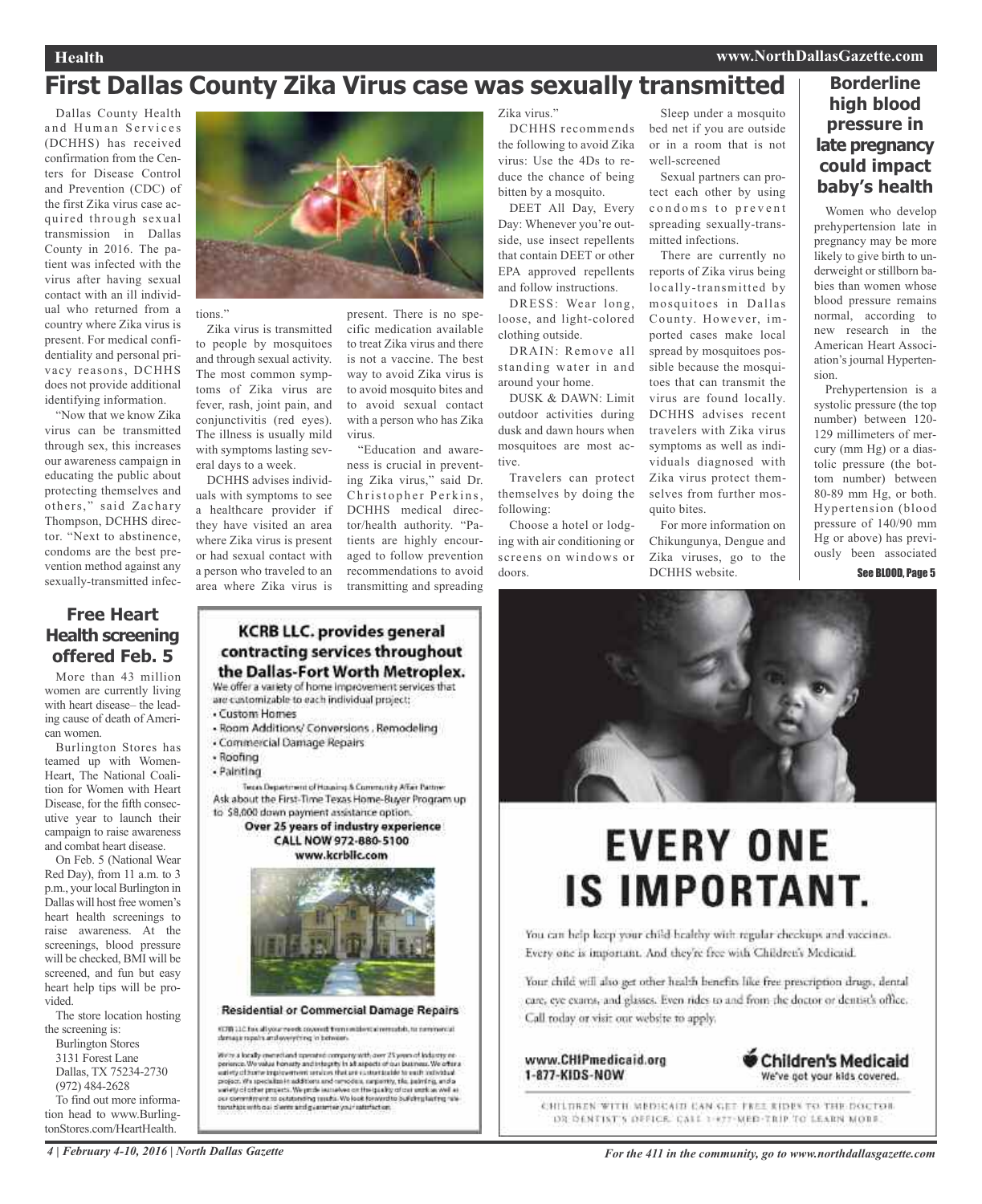### **City of Champions advocate announces bid for Duncanville Mayor**

Mark D. Cooks recently announced his candidacy for Mayor of Duncanville, Texas. A former Duncanville city council member and longtime advocate for the city, Cooks is optimistic about the future of the city.

"The 'City of Champions' deserves a committed champion for its future," Cooks said in announcing his candidacy. "Duncanville has long been noted for the success of its athletic teams, its family-friendly neighborhoods, and its comfortable place in the DFW Metroplex. My goal as a candidate for Mayor is to launch Duncanville into its rightful place – the best place to live, raise a family and elevate our city to its rightful place in the North Texas economy."

Cooks is committed to using the skills and experience gained as a Duncanville City Council member, Mayor Pro Tem and President of the Duncanville Community and Economic Development Corporation to achieve his



vision.

"Duncanville is a already a great place to raise a family. My goal is to make our city a great place to live, learn AND earn. We have great neighborhoods, great schools with winning traditions… all we have to add is the ability to earn a living right here at home," Cooks said. "We are poised to be the economic engine of the Best Southwest community. Our proximity to Interstate 20 and Hwy 67 puts us squarely in the growth curve of Southern Dallas County. My candidacy for Mayor of Duncanville gives us the best chance for the our community deserves."

Cooks'tenure on the City Council provides ample evidence of his commitment to public safety, quality of life, and transparency in city government. His service on the Duncanville Community and Economic Development Corporation Board of Directors has resulted in the hiring of an economic development director who understands his vision for the city, and for the implementation of family-friendly ordinances that improve the quality of life in Duncanville.

kind of economic growth canville, even after my "I've continued to listen to the citizens of Dun-

> rate with the community to ensure that it continues its mission of seeking justice both in the courtroom and

> This event will be open to the public: Dallas County District Attorney Town Hall Thursday, Feb.  $11, 6:30 - 8:00 \text{ p.m.}$ Greater Cornerstone Baptist Church 8350 Forest

in the community.

Lane in Dallas.

service on the City Council," said Cooks. "When citizens told me that we should push harder to make our city 'smoke-free,' I listened. I not only listened, I was able to convince our City Council that enacting a 'Smoke-Free Duncanville' ordinance is in the best interests of our city. Through my hard work and the support of committed citizens, the ordinance was passed. I've further demonstrated my commitment to a healthy Duncanville by sponsoring and supporting the expansion of our bike trails, our parks and pro-

grams that support our sen-

ior citizens.

"Most important, though" Cooks continued, "I've envisioned a Duncanville that harnesses the energy of our public schools to enhance the dynamic growth of our city's economy. When we engage our young citizens in the development of our city's strategic vision, we move closer to being the kind of city everyone wants to call home."

"I want to be the Mayor of Duncanville," Cooks said. "I believe that my years of service to our community, my relationships with neighboring cities, and my commitment to champi-

onship qualities makes me the best choice for our city's future. There is no question that with the support of residents who share my vision, we'll make Duncanville not only the 'City of Champions', but we'll become the 'City of SuperStars!'"

**Community News**

For more information about Mark D. Cooks and for ways you can join his campaign to elevate our Champions to SuperStars, visit www.markdcooks4duncanville.com, call 972-974- 7643 or email Mark D. Cooks for Duncanville Mayor at Mark4Duncanville-Mayor@gmail.com.



### how the office can collabo-**Dallas DA to host Town Hall, Feb. 11**

Dallas County District Attorney Susan Hawk will hold a town hall meeting on Thursday, Feb. 11, 2016

"My hope is for our office to continue connecting with Dallas County neighborhoods so that we, as representatives of the criminal justice system, can maintain, rebuild and in some cases, even establish a positive relationship with our community," Judge Hawk said. "My goal is to bring everyone to the table, to listen, and to formulate fair, balanced, effective solutions for the challenges we, as a community, face when it comes to our criminal justice system." Hawk continued.

The town hall meeting will include an update on office initiatives, and seek input from attendees on

**BLOOD,** continued from Page <sup>4</sup>

with low birth weight and stillbirth. However, this may be the largest study to examine blood pressure changes to prehypertensive levels in women whose blood pressure was normal at the beginning of their pregnancy, researchers said.

"Working as a clinical doctor in obstetrics, I often meet women with 'borderline high blood pressure,' and I wanted to find out if they had increased risks of adverse fetal outcomes," said Anna-Karin Wikström, M.D., Ph.D., study lead author and associate professor of obstetrics at Uppsala University in Sweden.

Compared to women whose blood pressure remained normal, researchers found:

• Women who had prehypertension in late pregnancy (36 weeks) were 69 percent more likely to give birth to a baby that was underweight and 70 percent more likely to have a stillbirth.

• Those who experienced a 15 point or greater increase in diastolic blood pressure and developed prehypertension were more than twice as likely to deliver a small baby.

• Among all women studied (with or without prehypertension), the likelihood of having a small baby increased by 2 percent for each single point rise in diastolic blood pressure.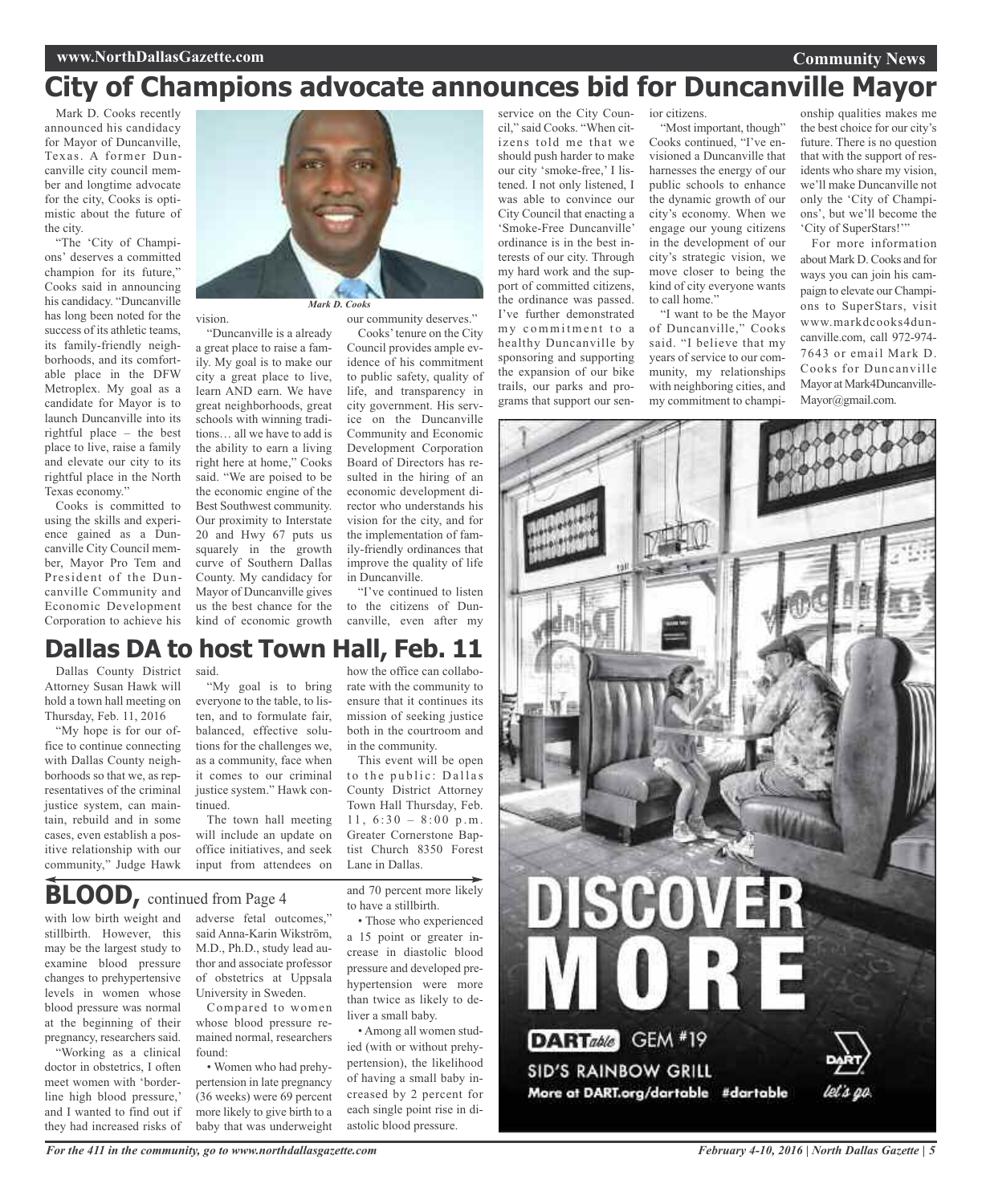## **Dallas ISD annual live forum gives parents information about STAAR**

The Dallas Independent School District will livestream its annual bilingual STAAR Live Forum to provide information to parents about the 2016 administration of the State of Texas Assessments of Academic Readiness.

The STAAR Live Forum will be streamed from the district's administration building at 9:30 a.m., Wednesday, Feb. 10, and can be viewed on Channel 98 on Time Warner Cable, Dallas ISD 98 on the Dallas City News Section of AT&T U-verse, or on any device with Internet access at www.dallasisd.org/liveforum.

In addition to being able to tune in from home, parents will be able to join any of the 43 watch parties being held in schools across the district. During the watch parties, parents can get help asking questions,

enjoy refreshments and obtain resources they can use at home.

Questions for the panel of experts will be received via e-mail at staar@dallasisd.org or by phone through a number that will be advertised during the event.

During the live forum presented by the Office of Family and Community Engagement in collaboration with the divisions of Teaching and Learning and Evaluation and Assessment parents can learn more about what is expected of students, find out about changes for this year's examination, and get answers to any questions they might have.

"I feel this event is very helpful for parents to understand more about the STAAR," said Lourdes Garcia, a parent who watched the 2015 live forum at Ann Richards Middle School.

Information on the 2016 STAAR Live Forum watch parties can be found in any Dallas ISD school or by visit www.dallasisd.org/staar.

In addition to the STAAR Live Forum, the Office of Family and Community Engagement in cooperation with Teaching and Learning will have a series of free PREP University All-STAAR workshops for families during February and March. The workshops will

provide information about STAAR, including changes for this year's administration, access to sample questions in reading, math, and writing, and information on passing standards for each test. Parents who attend the workshops also will be able to take with them helpful resources they can use at home.

Parent and student resources for STAAR are available at www.dallasisd.org/staar.

## **U.S. Department of Education lays out plan for less testing**

**P.O. Box 763981 Dallas, Texas 75376 (489) 399-6242 Office www.RBDallas.com Email:RBdallasinc@yahoo.com**

**Remembering Black Dallas is a non-profit**

**history, artifacts and culture of Dallas and its surrounding cities. You are invited to our upcoming Black History Events February 6th** come and celebrate our 1 year Anniversary at the

**February 17th** Presentation of Remembering Black Dallas and A. Maceo Smith / Main lobby of City Hall, 1500 Marilla with Guest Speaker, Julia Jordan former friend of the late A. Maceo Smith 12:00 Noon, Open to public free of charge

African-American Museum, 3536 Al Lipscomb Way at 10:00 A.M.- 3:00 P.M. Tickets \$20 adults/ \$15 for children for tickets purchase and information call or visit website www.Rbdallas.com **April 2nd** RBDallas' 1st Annual Scholarship and Awards

Time 1:00

Acting U.S. Secretary of Education John B. King Jr. announced this week a new guidance to help states identify and eliminate low-quality, redundant or unhelpful testing.

"High-quality assessments give parents, educators and students useful information about whether students are developing the critical thinking and problem solving skills they need to succeed in life," said King. "But there has to be a balance, and despite good intentions, there are too many places around the country where the balance still isn't quite right. We hope this guidance will help restore that balance and give back some of the critical learning time that students need to be successful."

The guidance outlines how federal dollars may be used to help reduce testing in schools, while still ensuring that educators and parents have the information they need on students' progress to improve learning. The guidance shines a light on innovative work already happening across the country and provides examples of how states and districts can use their federal funding to explore new strategies for ensuring the use of high-quality, useful and well-constructed assessments, and the elimination of redundant and burdensome assessments.

The document builds on an October 2015 announcement by President Obama and a set of principles the Department released, outlining that assessments must be worth taking and of high quality; enhance teaching and learning; and give a well-rounded picture of how students and schools are doing.

Last fall, the Council of the Great City Schools released the results of a comprehensive, two-year study on the scope of testing in schools, a report that has helped deepen the nation's understanding of assessments.

Some states and districts continue to look for creative ways to decrease testing burden on students and teachers while ensuring that new assessments measure vital skills like writing, problem-solving, and critical thinking. The Department is highlighting some of that work on its Progress blog with posts on strategies being used in Tennessee and in Tulsa, Oklahoma.

While this guidance addresses use of federal money under No Child Left Behind during the 2015-16 and 2016-17 school years, the Department will provide further clarification in coming months on how dollars under the newly adopted Every Student Succeeds Act (ESSA) can be used to support the reduction of unnecessary testing. The new law takes additional steps to support smart, effective assessments and to reduce over-testing, including efforts to encourage states to limit classroom time spent on statewide standardized testing and to strive for con-

tinued improvement and innovation in assessments. ESSA encourages a smarter approach to testing by allowing the use of multiple measures of student learning and progress, along with other indicators of student success, to make school accountability decisions. It also includes support for state efforts to audit and streamline their current assessment systems.

"As a teacher, you know

that information on your students' progress is crucial to tailoring instruction to their specific needs and to understanding whether a lesson has worked. As a school leader, you need tools to ensure that every student is learning and to support the growth of your staff," King said. "And yet, in both roles, you're also always seeking more opportunities for quality instructional time for your stu-

dents. Good assessments can actually be part of great learning experiences, but simplistic, poorly con-

structed, or redundant tests just take away from critical learning time, without providing useful information."

**AIRLINE** 

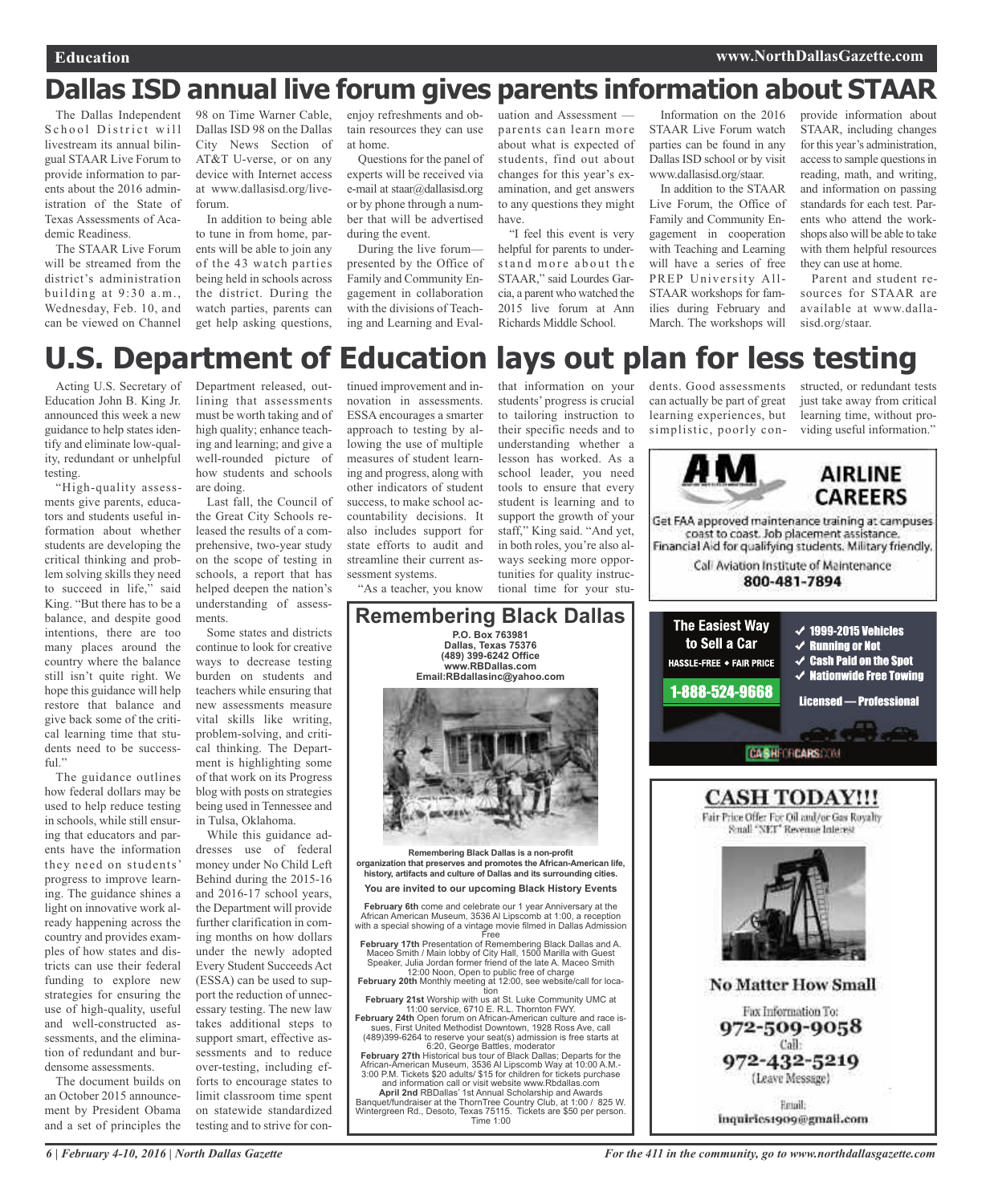### **Irving, Nimitz Academic Decathalon teams qualify for state competition**

Two Irving ISD Academic Decathlon teams are headed to state following a stellar performance at regional competition last weekend. The Nimitz High School team finished second in Region IX, earning a bid to state competition for the 29th consecutive year. The Irving High School team finished fifth, qualifying for state for the first time in school history.

The Nimitz and Irving Super Quiz teams placed second and third overall, respectively. Individual Irving ISD student results are as follows:

#### **Honors Students**

**(GPA 3.75-4.0) ·Nikhil Arora** (MacArthur): Third in Speech **·Carlos Estevis** (Nimitz): First in Economics; Second in Music; and Third in Math ·**Luis Govea** (Irving): Third in Interview; Third in Science; and Third in Art **·Muram Ibrahim** (Singley): First in Interview **·Brianna Rios** (Nimitz): Second in Speech **·Geoff Thomas** (Nimitz): Third in Essay

### **Scholastic Students**

**(GPA 3.0-3.74) ·Lilian Garcia** (Nimitz): Second in Language and Literature

**·Teresa Lindero** (MacArthur): Second in Economics **·Mathai** (Nimitz): First in Math; First in Music; First in Social Science; Second in Economics; Second in Art; Third in Science; and the Second Overall Scholastic Student

#### **Varsity Students**

**(GPA up to 2.99) ·Charlie Abrego** (Irving): First in Math; First in Science; and Third in Art **·Miles Brownlee** (MacArthur): Second in Social Science and Third in Interview **·Ramon Reyes** (Nimitz): First in Interview; Third in Music; and the Third Overall Varsity Student **·Ryan Shelton** (Nimitz): First in Interview; Second in Speech; Third in Essay; Third in Economics; and the Fourth Overall Varsity Student **·Seireadan Zipper** (Nimitz): Second in Math; Second in Economics; and the Fifth

#### Overall Varsity Student

The Nimitz team is coached by Greg Jackson, Greg Thomson and Marc Slette. Coaches for the Irving High team are James Newman, Randall Winter, Andru Gilbert, Marcus Jauregui, Frank Houser, Jonathan Fontenot, Yesenia Vasquez and Ben Bordlemay.

The Academic Decathlon Regional Tournament was held at Frisco ISD January 29 and 30.

Irving ISD will host the State Academic Decathlon Meet for Large Schools February 26 through 28. Nimitz and Irving will be among the 40 top high school teams from across the state to compete in this academically challenging, three-day event at Singley Academy on February 26 and February 27, and at MacArthur High School on February 27 and 28.

riences. TRHT will assemble national and local commissions that will hold public forums on the consequences of racial inequity and work toward mobilizing systems and structures to create more equitable opportunities. In the forums, we will also discuss racial hierarchy and how best to

### **CHRISTOPHER, COntinued from Page 2**

Foundation launched on Jan. 28. More than 70 diverse organizations and individuals ranging from the National Civic League to the YWCA USAto the NAACP are partners in the TRHT process.

This broad coalition seeks to move the nation beyond dialogues about race and ethnicity to unearthing historic and contemporary patterns that are barriers to success, healing those wounds and creating opportunities for all children.

Specifically, the TRHT process will prioritize inclusive, community-based healing activities and policy design that seek to change collective community narratives and broaden the un-

## **FORUM,** continued from Page <sup>1</sup>

tle resources.

"Talking about creativity, that's what I've had to do," Price said. "So if you'll look at the record, you can see. I provided."

Former Dallas Mayor Pro Tem Caraway, who arrived late, took little time in taking a shot at the character of Price and Phillips.

"What's the difference with me and John, and other gentlemen on this stage?" Caraway asked in his open-

derstanding that Americans have for their diverse expe-

ing round at the microphone. "I've never hit a

Caraway quickly qualified the statement adding, "Cedric (Davis), that don't

Visibly irritated, Phillips

"The problem we have in our community, black men will go to jail," Phillips said. "I've never hit a woman in my life, but I've been arrested three times for

it. How many of y'all can identify with that? And I've never been found guilty."

Clearly, there must be broader knowledge of the harm that comes from the devaluation and from the

dismantle it.

Phillips also returned the favor, pointing to Caraway's past dealings on the city council.

"Ask him about the South Dallas Trust Fund money and where it's at," Phillips retorted.

He criticized the Caraway for "sagging pants" and a plastic bag program, continuing with allegations of criminal misconduct.

Phillips, a developer, ended the forum by telling

the audience he has a plan that would allow local residents to "buy in" to future businesses in the area and help direct the economic growth at home.

structures of inequality. They create physical harm, they create mental and emotional harm, and when there's harm, healing is

When an unarmed black person is killed, I have a bodily reaction to that tragedy. I relive losses of my own, such as when I was a teenager in Cleveland. My first cousin was shot and killed by a white thrill-seeker in our segregated neighborhood. I recall

needed.

As to the criminal accusations, Caraway replied with "So let's just go to court about it." He then defended his handling of the South Dallas Trust Fund, saying that 60 business grants were given out under his direction.

"When you talk about jobs; you create the jobs for a brother, so that the brother

that we buried her that week, while he enlisted in the Navy and left the city. It was the first funeral I ever attended. Despite all the joyful moments my cousin and I shared growing up together, my only lasting recollection is of her body lying in that casket.

All of us must become more cognizant of the cost of violence and the harm. We must be willing to invest in the processes that help to bring about healing.

can hire folks like us, so they can go back out and enjoy a quality of life, then have jobs," Caraway later added.

Davis, former Mayor of Balch Springs, stayed out of the heated fray for the most part, choosing to continually go back to a record of development in his city.

"All these guys are my friends," Davis said. "But guess what? This is politics."

Davis said he excels in working with colleagues and that he will be a more

*The Nimitz High School Academic Decathlon team qualified for state for the 29th consecutive year. Pictured are (back row from left) Coach Greg Jackson, Carlos Estevis, Ryan Shelton, Aaron Mathai, Seireadan Zipper, Geoff Thomas, Coach Greg Thomson, (front row from left) Ramon Reyes, Brianna Rios, Melissa Hernandez and Lilian Garcia.*



For the first time in school history, the Irving High School Academic Decathlon team has qualified for the *state meet. Pictured are (back row from left) Coach Andru Gilbert, Coach Randall Winter, Luis Govea, George Monsivais, Eduardo Torres, Nathan Schneider, Charlie Abrego, Luis Colin, Omar Lazcano, (second row from left), Irving High School Principal Ahna Gomez, Georgette Monsivais, Robert Gutierrez, Roman Rangel, Nalissa Houth, Leslie Lopez, Coach James Newman and (front row) Alejandra Carrizales.*

TRHT will lead this transformation. Other Truth and Reconciliation efforts around the world aim to reconcile. But America s genesis is this hierarchy. And so we don t have to come back, we don t need to reconcile, this nation needs to transform. The TRHT will chart that course. *Dr. Gail C. Christopher is*

*vice president for TRHT and a senior advisor at the W.K. Kellogg Foundation.*

collaborative commissioner if elected.

"That's what I keep hearing up here,  $[1 \dots 1 \dots 1]^n$ , Davis said. "I didn't do things by myself. We hired great people (in Balch Springs). We worked together on our council. I'm not going to sit here and lie and say we didn't beat up on each other sometimes behind closed doors, cause we did. But the final product benefitted the whole, and that's what I'm about, being a bridge-builder."

woman."

go for you."

fired back.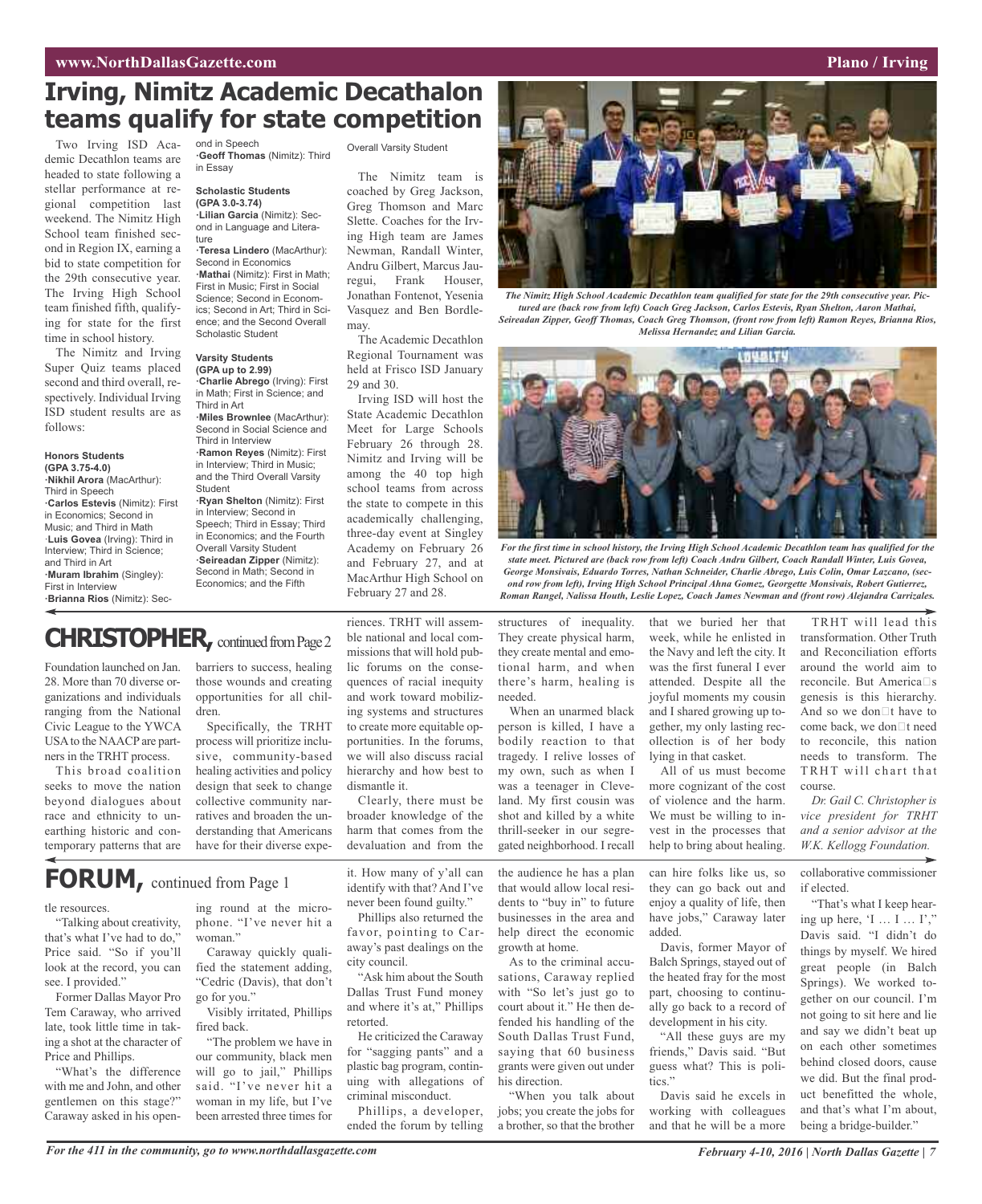# **The history of Black History Month**

By Margaret Freelon *NDG* Special Contributor

It is the month of February and it is the designated time of the year to celebrate Black or African American history. Many argue the month long acknowledgement of the substantial contributions of African Americans to the growth and vitality of America is not a necessary celebration. If this were true, Carter G. Woodson would not have felt the need to press for this observation of African



*of Black History Month. image: commons.wikimedia.org*

American history to commemorate the contributions of black people to American culture.

Critics of the month long

celebration argue we have earn his high school diploma. arrived. After all America has elected, and re-elected a black man president. According to them if we want equality we should get rid of Black History Month, because we are all Americans now.

Who is Carter G. Woodson? Carter G.Woodson was a child of former slaves who spent his childhood working in the coal mines of Kentucky. Woodson did not enroll in high school until he was 20, but once enrolled it only took him two years to

After attending Berea College in Kentucky he worked for the U.S. government as an education superintent in the Philippines. Then once returning stateside, Woodson earned his bachelor's and master's from University of Chicago.

Woodson later earned his PhD from Harvard. It was while completing his studies at Harvard he began to notice the history books largely ignored the African American contributions. He also noticed when blacks

The Irving Arts Center is hosting a reception and exhibit the works of Johnathon Foster, Kirk Garnett, ShaLana Mitchell, Kevin Owens and C-Ray Rayson. The event is scheduled for Saturday, Feb. 6 at 5 p.m. The Irving Arts Center is located at

were included it was to only to reflect the inferior position assigned to them at the time.

After he completed his studies at Harvard, Woodson decided to take on the challenge of making sure Black history was included in American History. He worked to establish the Association for Study of Negro Life and History in 1915 and a year later, the *Journal of Negro History* was founded.

To encourage the study of Black history, Woodson solicited help from schools and organizations including his fraternity of Omega Psi Phi to participate in a program to encourage the study of African American History. The first celebration of African-American heritage and history began in mid-February 1925.The time was selected to incorporate the birthdays of abolitionist Frederick Douglas and President Abraham Lincoln who signed the Emancipation Proclamation. The observation period expanded to Black History month in 1976 in celebration of the US bicentennial.

## **Learn more about Mark Twain's Jim from ancestor of inspiration**

By Tom Keener

Learn the captivating story behind one of the most celebrated characters in American literary history, Jim from Mark Twain's *The Adventures of Huckleberry Finn and The Gilded Age*. Larry McCarty, a direct descendant of Uncle Daniel (Dan'l) and the man who inspired Mark Twain to create the unforgettable Jim, will speak at 7:30 pm Thursday, Feb. 18, at the Allen Public Library.

Mark Twain spent summers on his Uncles John A. Quarles'farmstead in north-



east Missouri. A slave there, Dan'l Quarles, was identified by Twain in his autobiography: "I have not seen him for more than a half a century, and yet spiritually I have had his welcome company a good part of that *Harve and Lucinda Green*

time, and have staged him in books under his own name and as "Jim" and carted him all around Hannibal, down the Mississippi on a raft, and even across the Desert of the Sahara in a balloon."

McCarty traced his family line by intersecting the legacy of Mark Twain with his own family roots in Northeast Missouri. "The Quarles family and part of the Clemens family, even after emancipation, were together in California and Keokuk, Iowa," he notes.

See TWAIN, Page 16

### **McKinney Housing Authority 2016 ANNUAL PLAN MEETINGS NOTICE**

The Quality Housing & Work Responsibility Act of 1998 requires the McKinney Housing Authority to submit an Agency Plan each year.

The PHA Plan is a comprehensive guide to public housing agency (PHA) policies, programs, operations, and strategies for meeting local housing needs and goals. There are two parts to the PHA Plan: the 5-Year Plan, which each PHA submits to HUD once every 5th PHA fiscal year, and

the Annual Plan, which is submitted to HUD every year. Below is a list of meetings that are scheduled to review and discuss the Agency Plan documents for the 2016 fiscal year.

Residents, the public and staff are encouraged to attend the meetings.

| <b>Lussday</b><br>February 16<br>2916   | 5:33am  | Barril of Commodumers<br>hirategic Plan Wark<br>could be | Abrell<br><b>Summunity</b><br>Costar   | 1209 N. Technology<br>NL Michannet, TX<br><b>Times</b>     |
|-----------------------------------------|---------|----------------------------------------------------------|----------------------------------------|------------------------------------------------------------|
| <b>Tuesday</b><br>Marris 15,<br>$-2016$ | 5:38mm  | Public Brarier                                           | Nurritt<br>mmmmit<br>Contro            | 1200 N. Terrasoro<br>161. Alademours, T.N.<br><b>TTREV</b> |
| Tuesday<br>March 22.<br>2816            | Silkam. | Baurd of Commissioners<br>-Meeting.                      | Narritt.<br>ammunity<br><b>Country</b> | 1208 N. Ferraway<br>64. Nummary, TX<br>79860               |

A draft of the proposed ANNUAL PLAN and Significant Amendment is available for review at the MHA main office located at: 1200 N. Tennessee St. McKinney, TX.

You can submit comments by hand delivery, mail, or email to McKinney Housing Authority Main Office; 1200 North Tennessee Street; Attn: Roslyn Miller; McKinney, TX 75069 or info@mckinneyha.org. The final public hearing for plan adoption will be held on Tuesday, March 22, 2016 at 5:30pm - McKinney Housing Authority community center.

### **Art exhibit and re- ception at Irving Arts Center** 3333 N. MacArthur Blvd.

### **"The Divine Nine" celebrating Black History at Mountain View College**

Mon., Feb. 15 – African-American fraternities and sororities known as "The Divine Nine" will be showcased during an information fair and step show at 10 a.m. in the West Hallway. Aluncheon and information session follows at 12:30 p.m. in room S1029/1030.

"The Divine Nine" comprises members from Alpha Phi Alpha, Alpha Kappa Alpha, Omega Psi Phi, Delta Sigma Theta, Kappa Alpha Psi, Zeta Phi Beta, Phi Beta Sigma, Iota Phi Theta and Sigma Gamma Rho.

# The Black Academy of Arts and Lehas:<br>Season 39

# 1USE **TROUBLE MAN**

FRI, FEB 19+SAT, 20 // 9:00 PM<br>CLARENCE MUSE CAFÉ THEATRE // \$20 **Physical Address:** 1309 Canton Street

Dallas, Tx 75201

**FEATURING CHICO DEBARGE** DIRECTED BY CURTIS KING HOSTED BY TBAAL BOARD MEMBER

The Black Academy of Arts and Letters, inc. 2015 2016 20th Season programs are supported in part by the City of Dallax - Office of<br>Oduce Affairs, Bloombing Philanthropy, Centerplate, The Dallas Wenkly, Downtown Business Ke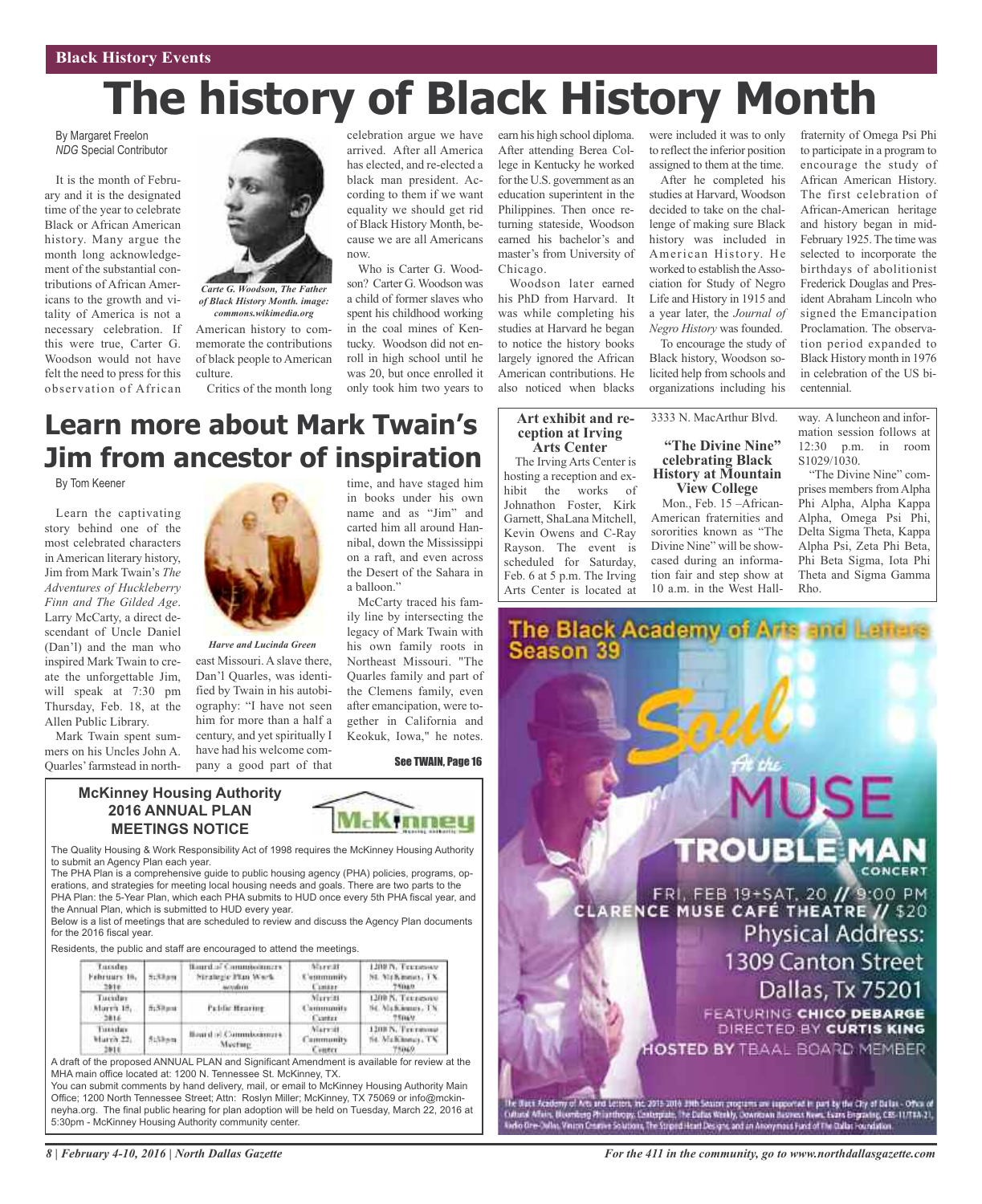## **August Wilson's Seven Guitars on stage**

Jubilee Theatre starts the new-year with its premiere production of Seven Guitars, written by master story teller August Wilson.

In 1948 Pittsburg, a small group of friends gather following the untimely death of Floyd "Schoolboy" Barton, a local blues guitarist who was on the edge of stardom. Together, they reminisce about his short life and discover the unspoken passions and undying spirit



that lives within each of heartbreak and heritage of them. *Seven Guitars on stage until Feb. 28 (Image: Jubilee Theatre)*

A timeless story of hope, perience. the African-American ex-

August Wilson (1945- 2005) lived long enough to realize his dream of writing one play about the African-American experience for each decade of the twentieth century.

His work resulted in two Pulitzer Prizes with four more nominations, a Tony Award with eight more nominations, two Drama Desk Awards with five more nominations, and eight New York Drama Critics Circle Awards. In his quartercentury of playwriting, he achieved an unprecedented

See JUBILEE, Page 10

### **Film and panel discussion examines prison issues and solutions**

A special event focusing on prison issues will be presented Feb. 16 from 7 to 9 pm by First Tuesday Social Justice Ministry at the Unitarian Universalist Church of Oak Cliff, 3839 W. Kiest Blvd., Dallas. Guests are invited to learn more about these two is-

sues affecting our society. Documentaries on the incarceration of the mentally ill and "How to Release a Prisoner" will be shown. A panel discussion on recidivism and rehabilitation will follow these short films. The panel will include the

Prison Entrepreneurship tions Service and Program's Executive Administrator Natalie Baker, a graduate of the program, Carmelita Pope-Freeman, to the public. Refresh-President of NAACP Tri-Cities Unit, Retired, Southwest Regional Director, U.S. Department of Justice, Community Rela-

NAACP's Teresa Cox, Tri-Cities Health Chair,

This free event is open ments will be served and audience discussion will follow and input is encour-

See PRISON, Page 10



**NDG readers can win tickets to hear Chico DeBarge at TBAAL!**

Ladies get ready, how show of R&B and soul would you like to hear Chico DeBarge sing to you? NDG readers have a chance to win tickets for two to hear the American R&B singer at TBAAL! Visit Facebook.com/NorthDallasGazette for more details.

DeBarge takes the stage at the Muse two nights in Dallas, Friday and Saturday Feb. 19-20 at 9 p.m. each evening. He promises to give Dallas audiences just what they want, a dynamic

music. Chico is called the ladies' 'heartthrob,' and he even plans to throw in a little spoken word making the evening cozy and intimate for what Marvin Gaye called a "Trouble Man." This special event is hosted by TBAAL Board Member Albertus Lewis, Jr.

If you are not a lucky *NDG* winner, tickets are only \$20 and can be purchased by calling 214-743- 2400.



*NDG Entertainment Ticket Giveaway!!! Visit us on Facebook to win tickets to*<br>DCTs-A Year With Frog & Toad.

*Do you have an upcoming event? Contact NDG Entertainment at jbrewer@northdallasgazette.com*

**Ticket Giveaway**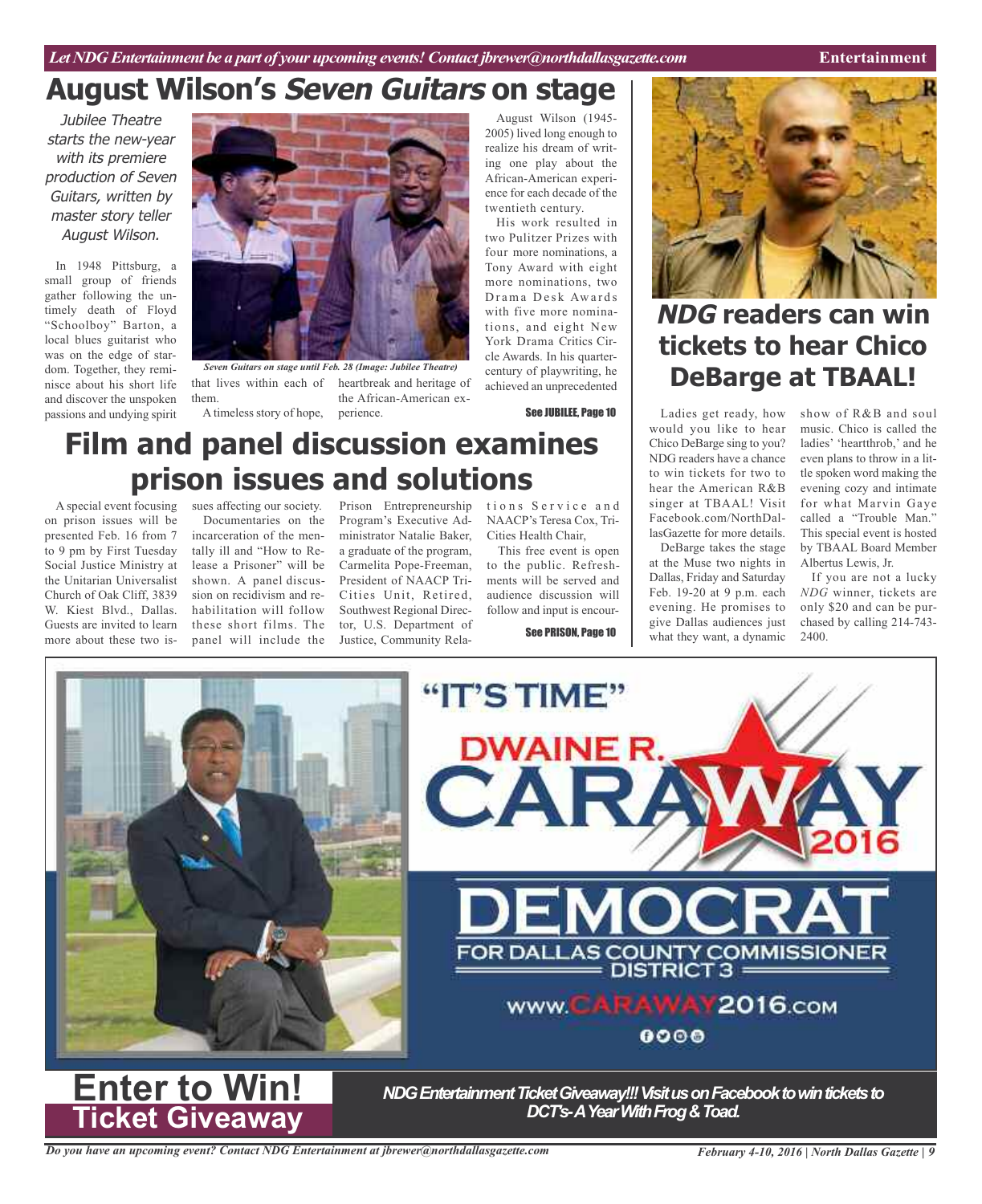## **Soul Legend Bobby Patterson hits the stage in Allen**

By Tom Keener

Legendary soul musician Bobby Patterson rips the stage at 7:30 pm Friday, February 19, at the Allen Public Library. Once featured on National Public Radio, Patterson has been singing R&B and southern soul for over half a century. Releasing countless singles in the 60s and 70s, his original tunes have been covered by artists as diverse as Little Willie John, Albert King, the Fabulous Thun-

derbirds, and Jeff Tweedy. Having once performed at the Carousel Club owned by the infamous Jack Ruby, Patterson now is a favorite at Austin's South By Southwest, Damrosch Bandshell in New York City, and at clubs throughout Texas. As a songwriter, he co-wrote "That's What the Blues is All About" with Al King.

Another of Patterson's songs, "She Don't Have to See You" was recorded by Golden Smog for their 1995 album Down by the Old

Mainstream.

He recorded a live album at the Longhorn Ballroom in 2002 and released I Got More Soul in 2014. Commenting on this recent album, Patterson declares, "More soul than more soul. More means more."

Produced by Zach Ernst, formerly with Black Joe Lewis and the Honeybears and currently the Relatives guitarist, I Got More Soul is comprised of covers and songs inspired by Patterson's witty radio punch

lines. For years, he was a disc jockey at KKDA-AM, Soul 73 in Dallas where he was the voice for soul in Dallas.

Patterson emphasizes, "Because, you know, a merry heart does good like a medicine. So I'd like for, you know, to open up your ears and take your medicine!"

Sponsored by Bach to Books, this program is free. The library is located at 300 N. Allen Dr. Call 214-509- 4911 for more information.

### **North Texas Book Festival seeks authors for April 9 event**

DENTON – This year's North Texas Book Festival is 9 a.m. to 4 p.m. Saturday, April 9, at Patterson-Appleton Center for the Visual Arts in Denton. Authors from throughout Texas and surrounding states are welcome to sign up for tables.

Authors will sell and sign their books, and more than 30 authors had signed up to attend as of Jan. 25, a press release stated. There is room for about 60 authors, and table prices range from \$30 to \$70.

Registration deadline is April 7. For information, go to http://www.ntbf.org/authors.html.

NTBF is in its 16th year, and the nonprofit raises money for grants for area libraries and literacy programs that encourage family interaction and reading together and the love of

books. The festival is open eracy programs. to the public and there's no admission charge.

Authors and the public also may attend the annual Book Trailers Dinner at 6 p.m., Friday, April 8, at the center, 400 E. Hickory St. The event will include the announcement of NTBF Book Awards winners in several categories, as well as grant presentations to several area libraries and lit-

Dinner tickets are \$25 for NTBF members and \$30 for nonmembers. To attend, go to http://www.ntbf.org/booktrails-dinner.html or email ntbf10@verizon.net.



*Bobby Patterson will perform on Feb. 19 in Allen.*





### **JUBILEE**, continued from Page 9

level of success.

33 year veteran Theater Director/Actor William (Bill) Earl Ray, who was last seen performing the role of Kenyatta in the Jubilee Theatre's 2015 production of Dominique Morisseau's Sunset Baby, is directing Seven Guitars

for the second time in this premiere production at Jubilee Theatre.

The show is on-stage through Sunday, Feb. 28, at 8 p.m. on Thursday, Friday and Saturday. Matinee performances are at 3 p.m. on Saturday and Sunday. Ticket prices range from

### **PRISON,**

continued from Page 9 aged.

This special event is part of a three month project on prison issues sponsored by the Social Justice Ministry. For more information about the film series, visit www.firsttuesdayfilms.org/ index.shtml or www.facebook.com/firsttuesdayfilms.

 $$24 - $28$  and may be purchased online at jubileetheatre.org, in person at the theater Box Office, located at 506 Main Street or by calling 817-338- 4411.

Box Office hours of operation are Tuesday – Friday 12 p.m. to 6 p.m. and one hour before each performance.



*10 | February 4-10, 2016 | North Dallas Gazette*

**Enter to Win!**

**Ticket Giveaway**

*Do you have an upcoming event? Contact NDG Entertainment at jbrewer@northdallasgazette.com*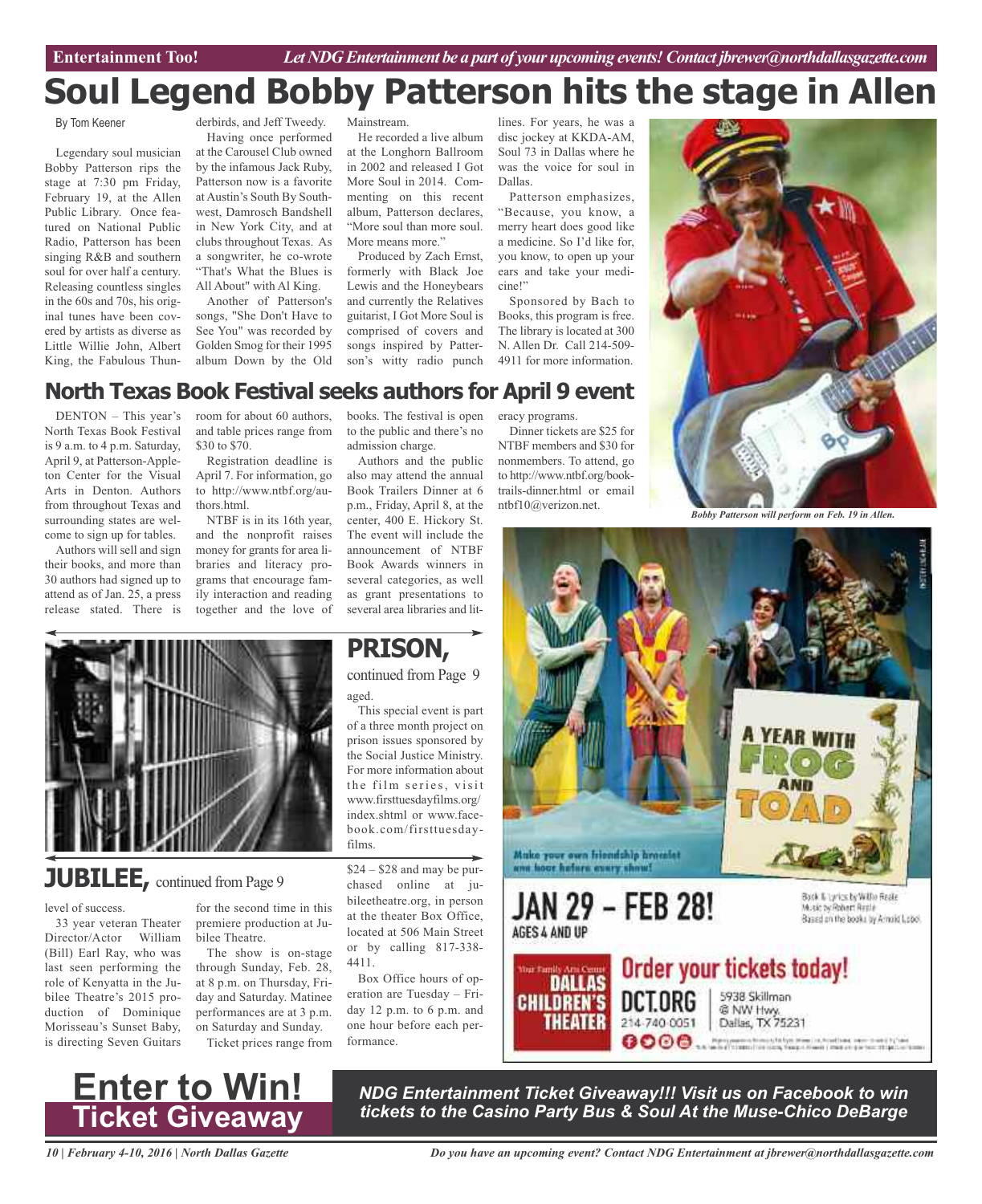### **Market Place**

flourish, which helps others

Unfortunately, in an already male-dominated sector, gender distribution of

See TECH, Page 12

in the group."

## **Why we should all be rooting for women in technology**

By Nicole McMackin

There is plenty of data illuminating the positive effects regarding the growing share of women in the business world.

The fastest-growing group of entrepreneurs in America is women, who are

### marker stands on sacred **SACRED,** continued from Page <sup>3</sup>

lowed the horror of the Slocum Massacre. Some descendants of those massacred pushed for official acknowledgement of the horror, but there have been efforts to cover up the carnage, with some in Slocum pretending that the Massacre never happened. It took more than a century, until 2011, for the Texas Legislature to formally acknowledge the massacre. A roadside marker commemorating the tragedy was just placed on January 26, 2016. A local member of the Anderson County Historical Commission opposed the marker because, "The citizens of Slocum today had absolutely nothing to do with what happened over a hundred years ago. This is a nice, quiet community with a wonderful school system. It would be a shame to mark them as racist from now until the end of time."

E.R. Bills, author of The 1910 Slocum Massacre: An Act of Genocide in East Texas, says that there are more than 16,000 historical markers in the state of Texas. "The Slocum Massacre historical marker will apparently be the first one to specifically acknowledge racial violence against African Americans." His book meticulously documents the Slocum facts, and asserts, "Many white folks got away with murder". Only 11 were arrested for their role in the massacre. Seven were indicted but none were prosecuted for their crimes. The eleven were only the known criminals. According to Bills, many murderers buried dead bodies on their land to perpetuate the cover up. The Slocum historical

times the national average. When you let women be themselves in corporate settings, good things happen, according to a report from the Harvard Business Review. Even Kevin O'Leary of "Shark Tank" fame says that of his 27 companies,

ground. There is much other sacred ground in these United States, ground that is soaked with the blood of lynched and murdered African Americans. Yet there are few markers of our nation's historical madness. The Equal Justice Initiative, an Alabama-based organization that has documented the magnitude of our nation's lynching history, hopes to build markers and memorials on lynching sites, much like the one in Slocum. We need these memorials to remind us of an era of racial terror, and to consider the contemporary consequences of that terror. This year the association for the study of African American life and history (ASALH) has chosen Hal-

launching businesses at 1.5 only the ones with female CEOS make him money.

> But Nicole McMackin, president of Irvine Technology Corp. (www.irvinetechcorp.com), which specializes in information technology staffing and solutions, worries that similar progress in gender diversity

lowed Grounds: Sites of African American Memories as their Black History Month Theme. While ASALH has not focused specifically on markers and memorials for sites of lynching and massacres, the focus location is important. They mention plantations, historic homes, and historic streets (like Beale Street in Memphis, Sweet Auburn Avenue in Atlanta, and 125 Street in Harlem) as important places to embrace and celebrate.

Many of our nation's major cities have experienced gentrification in the past decade or so. Washington, DC is no longer Chocolate City – more like neapolitan or chocolate chip. The 125 Street of the Harlem Renaissance has diversified, as young whites with deep pockets are pushisn't being made in technology.

"There's at least one simple reason why women have proven to be a positive boost for business: we're half the population  $-$  a tremendous floodgate of talent has opened in recent decades," McMackin says.

ing the prices of historic brownstones into the seven or eight figure price range. No matter. The places are still sacred ground, and should be recognized as such. It is important to acknowledge these places with statues, markers, and memorials, lest we forget.

Those who don't know history are doomed to repeat it. We assert that Black Lives Matter because so many black lives were obliterated in Slocum, and because for far too long it was convenient and comfortable to forget a heinous massacre.

*Julianne Malveaux is an author, economist and Founder of Economic Education. Her latest book "Are We Better Off? Race, Obama and Public Policy" is available for pre-order at www.juliannemalveaux.com.*



Will finance for stable person with consistent work history. Call 972-432-5219 (if no answer leave message-will get back to you).

**NOTICE TO BIDDERS: McCarthy Black & Veatch Joint Venture (MBV)**

"And, yes, we tend to have a different take on things, which has proven valuable. For example, women are generally more sociable and tend to excel in a group dynamic that enables them to



ment Improvements. Project Name: TRA CRWS PH III SMI-GMP #2.

For more details Review the Project Opportunity at:

www.isgft.com Project #: 26361810 www.bidclerk.com Project #: 3383465



### **PUBLIC NOTICE**

Crown Castle is proposing to collocate antennas at a centerline height of 83 feet on an existing 86-foot monopole telecommunications tower at the following site: 5719 E. RL Thornton Freeway, Dallas, Dallas County, TX 75223; 32°47'31.577" north latitude and 96°44'36.308" west longitude. Lighting is not expected to change. Crown Castle invites comments from any interested party on the impact of the proposed action on any districts, sites, buildings, structures or objects significant in American history, archaeology, engineering or culture that are listed or determined eligible for listing in the National Register of Historic Places and/or specific reason the proposed action may have a significant impact on the quality of the human environment.

Specific information regarding the project is available by calling Katherine Upham at (512) 519-9388 during normal business hours.

Comments must be received at 2550 S IH 35, Suite 200, Austin, TX 78704, ATTN: Katherine Upham within 30 days of the date of this publication.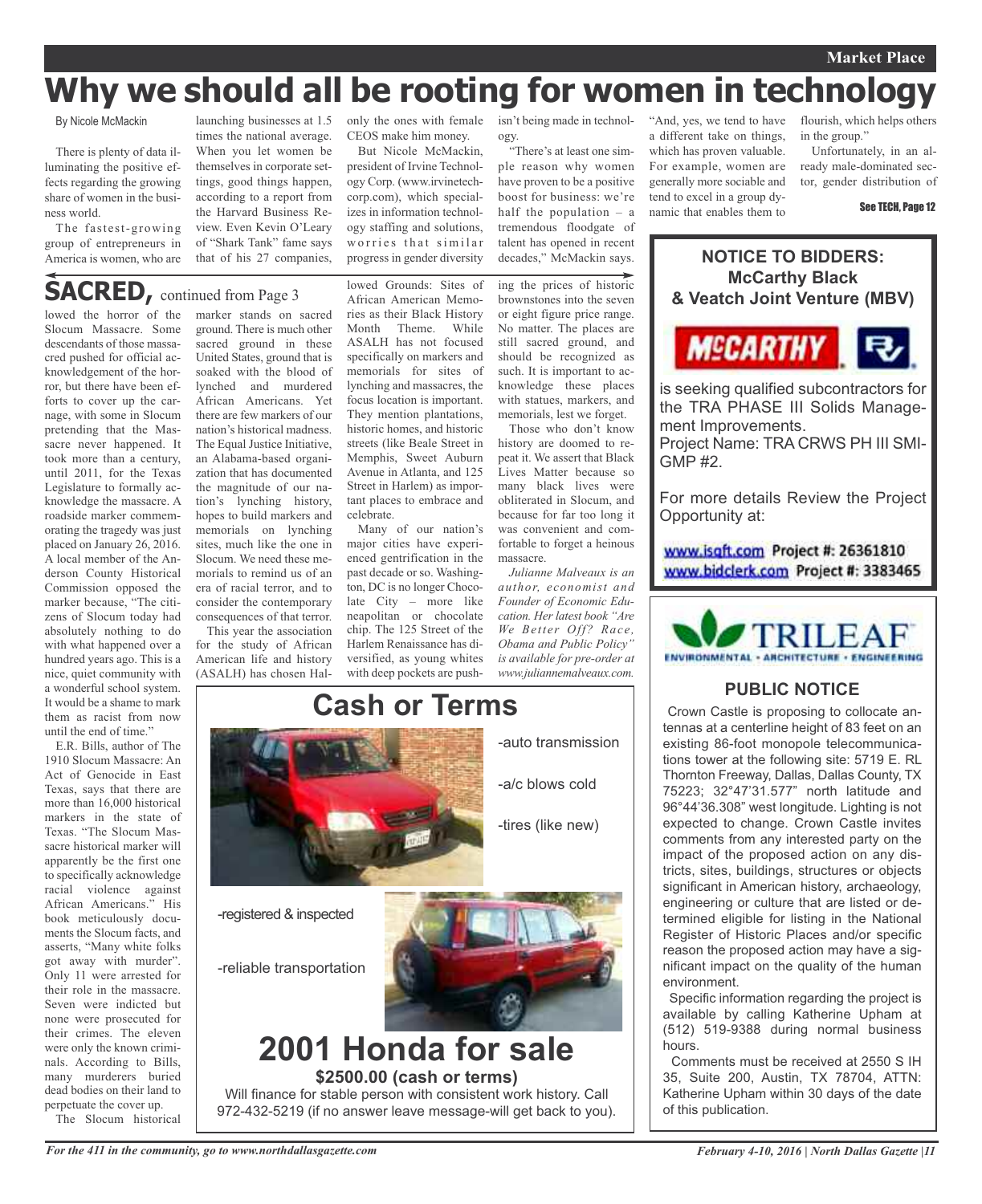### **TECH,** continued from Page <sup>11</sup>

STEM Bachelor's degrees leading have been doing shows women falling behind.

McMackin discusses the value of women in corporations and technology.

It's more than identity politics. A recent lawsuit exposed Silicon Valley and how challenging that environment can be for women, which is bad for business. Why? Women are the lead adopters of technology, according to Intel researcher Genevieve Bell, and Dow Jones found that successful startups have more women in senior positions than unsuccessful ones.

"Again, we're half the population and we have plenty to offer the tech field," McMackin says. "We're good for a tech team's culture and for tech users."

As more women lead businesses, the boys' club will need to adapt. More women are starting companies, and those who are

well. This may lead women business leaders to wonder why most of their tech divisions are dominated by men.

"Also, it may be that business leaders want more of a collaborative environment, which could be greatly facilitated by a technology professional who is a woman," says McMackin, whose company also specializes in staffing.

Educators see the importance of emphasizing STEM for girls. Sierra College has been holding its annual Nontraditional Employment for Women (NEW) event to encourage high school girls to consider careers in science, technology, engineering, art and math (STEAM). Similar efforts continue to be made to encourage girls into the tech field.

Companies in the top quartile for gender diversity are 15 percent more likely

to have financial returns above their respective national industry medians, according to research by McKinsey & Co.

"This is an ultra-connected, multi-generational, multi-ethnic and global business world we're dealing in today," McMackin says. "We need all the talent, perspective and insight that we have. Encouraging girls and women to be themselves within the STEM and STEAM space is the smart thing to do."

*Nicole McMackin is president of Irvine Technology Corp. (www.irvinetechcorp.com), a firm that specializes in information technology solutions and staffing. She joined the company more than 10 years ago, initially serving as Vice President of Sales. McMackin has an established career in sales and management with a strong emphasis of account ownership within Fortune 300 organizations.*



### **Same Day Move-In • GREAT Location!! (Dallas)**

STOP PAYING SO MANY FEES! Our rent is FULL SERVICE. We pay for utilities – electricity, heating, air conditioning, and janitorial services … it's all included! No "Plus-E"– No "CAM."NO PERSONAL OR BUSINESS FINANCIAL HISTORY REQUIRED! GREAT DEALS ON ONE-ROOM SUITES! --- STOP PAYING TOO MUCH RENT! (Just North of Downtown Dallas)

• Surveillance Camera • No Application or Application Fees • Five-Page lease - Short & Simple • Extremely Competitive Rates • Same-Day Move-In • Flexible Lease Terms • On-site Management, Maintenance, Leasing and Space Planning • Ample, Convenient Parking • No Credit Check • Beautiful Glass & architecturally unique Building! **Rent Starting at \$199 per month (9.99/sq.ft.)**

Office / Medical Space 1327 Empire Central (@ I-35 Stemmons Freeway) Dallas, TX 75247 (972) 432-5219

### DNET/NORTH DALLAS GAZET **National and Local Classified Advertising Network**

| To advertise call 972-509-9049 Email (ad for quote) opportunity@northdallasgazette.com                                                                       |                                                                                                                                                        |                                                                                                                                                                    |                                                                                                                                        |                                                                                                                                   |                                                                                                                                                       |  |  |  |
|--------------------------------------------------------------------------------------------------------------------------------------------------------------|--------------------------------------------------------------------------------------------------------------------------------------------------------|--------------------------------------------------------------------------------------------------------------------------------------------------------------------|----------------------------------------------------------------------------------------------------------------------------------------|-----------------------------------------------------------------------------------------------------------------------------------|-------------------------------------------------------------------------------------------------------------------------------------------------------|--|--|--|
| <b>Business</b><br><b>Opportunities</b>                                                                                                                      | 100% guaranteed.<br><b>CALL NOW! 1-866-</b>                                                                                                            | <b>Miscellaneous</b><br>Lower Your TV, In-                                                                                                                         | with hands on train-<br>ing for FAA certifica-                                                                                         | <b>Wanted to Buy</b><br>CASH PAID- up to                                                                                          | ADVERTISE to 10<br>Homes<br>Million                                                                                                                   |  |  |  |
| Leaders - Get Paid<br>New Instant<br>Daily<br>Direct Pay System<br>Earn \$500 - \$3750/<br>+ Residual<br>Sale<br>844.693.7422<br>or<br>EpicWealthNet-        | 312-6061<br>Viagra!! 52 Pills for<br>Only \$99.00! Your<br>#1 trusted provider<br>for 10 years. Call<br>1-888-797-9024                                 | ternet & Phone Bill!!!<br>Get Fast Internet<br>from \$15/mo - quali-<br>fying service. Lim-<br>Offer.<br>Time<br>ited<br>Plus, get a FREE<br>\$300 Gift Card. Call | tion. Financial aid if<br>qualified. Call Avia-<br>tion Institute of Main-<br>866-453-<br>tenance<br>6204<br>Make a Connection.        | \$25/Box for unex-<br>pired, sealed DIA-<br><b>TEST</b><br><b>BETIC</b><br>STRIPS.<br>1-DAY-<br><b>PAYMENT.1-800-</b><br>371-1136 | the USA!<br>across<br>Place your ad in<br>over 140 commu-<br>nity newspapers,<br>with circulation total-<br>ing over 10 million<br>homes. Contact In- |  |  |  |
| work.com<br><b>Health &amp; Fitness</b><br><b>VIAGRA</b><br><b>100MG</b><br>CIALIS 20mg!<br>and<br>\$99.00<br><b>Pills</b><br>50<br><b>FREE</b><br>Shipping! | 100mg,<br><b>VIAGRA</b><br>CIALIS 20mg. 50<br>tabs \$90 includes<br><b>FREE SHIPPING. 1-</b><br>888-836-0780<br><b>or</b><br>www.metromeds.on-<br>line | 855-407-0796<br>Today!<br><b>AVIATION</b><br>Grads<br>work with JetBlue,<br>Boeing, Delta and<br>others- start here                                                | Real People, Flirty<br>Chat. Meet singles<br>right now!<br>Call<br>LiveLinks.<br>Try<br>-it<br>FREE. Call NOW: 1-<br>888-909-9905 18+. | Wants to purchase<br>minerals and other<br>oil and gas interests.<br>Send details to P.O.<br>Box 13557 Denver,<br>Co. 80201       | dependent Free Pa-<br>pers of America<br>IFPA at daniellebur-<br>nett-ifpa@live.com<br>or visit our website<br>cadnetads.com for<br>more information. |  |  |  |

Reader Advisory: the National Trade Association we belong to has purchased the following classifieds. Determining the value of their service or product is advised by this publication. In order to avoid misunderstandings, s vertisers do not offer employment but rather supply the readers with manuals, directories and other materials designed to help their clients establish mail order selling and other businesses at home. Under NO circumstance send any money in advance or give the client your checking, license ID, or credit card numbers. Also beware of ads that claim to guarantee loans regardless of credit and note that if a credit repair company does business o phone it is illegal to request any money before delivering its service. All funds are based in US dollars. 800 numbers may or may not reach Canada.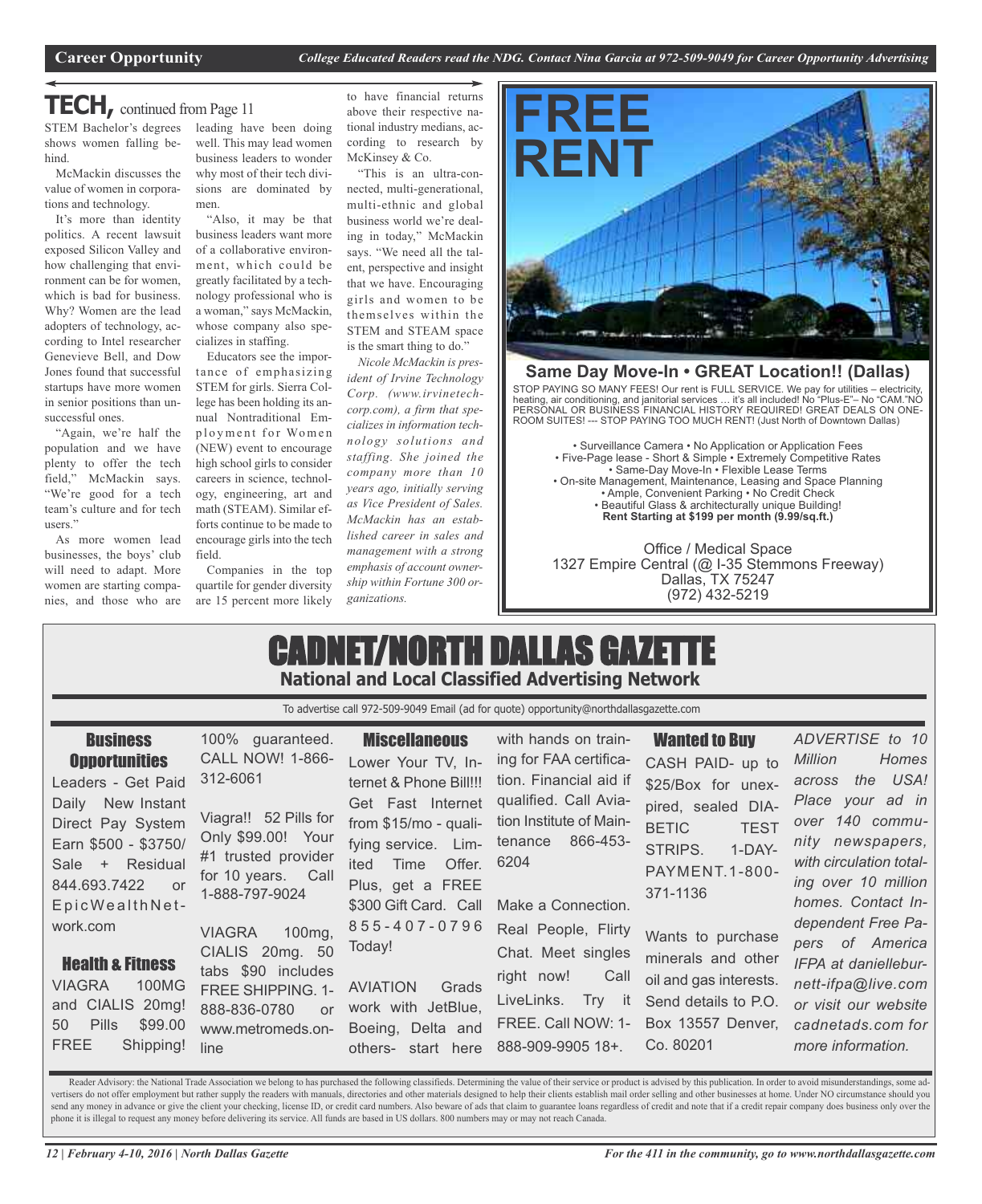### *On a quest for qualified candidates? Contact Nina Garcia at 972-509-9049* **Career Opportunity**

### **SBA to offer free executive training for DFW CEOs**

The U.S. Small Business Administration's 2016 Emerging Leaders executive-level training is launching in every state in the South Central Region – Arkansas, Louisiana, New Mexico, Oklahoma and Texas - to help local entrepreneurs grow and succeed. Local recruitment is now underway with classes scheduled to begin in April.

"This entrepreneurial education initiative is a priority for our Agency because it trains already successful small businesses in how to b e c o m e p r o s p e r o u s medium- and large-size businesses which are able to propel America's economy forward," said SBA South Central Regional Administrator Yolanda

Grand Prairie, is the greatgreat-great-great-grandson

McCarty's genealogical

teenager, then to another,

exhaustive, in-depth research on the slave family

Twain's family in his Mis-

Samuel Clemens and Mark Twain, but there had not been an academic study of the black Quarles (family)

this study," McCarty points

ery (and) reconnected after 150 years. Harve was sold and migrated to Texas, never knew of his family

and now that family is

During his presentation, McCarty will share important navigational tools for

whole.

souri childhood.

of Dan'l.

McCarty, who lives in African-Americans to lo-

**TWAIN,** continued from Page <sup>8</sup>

Garcia Olivarez. "An added bonus is that class participants gain the opportunity to establish strong networks, share best practices, success stories and be a part of building each other's dream of entrepreneurship. I encourage you to contact Billy Medina in the Dallas/Fort Worth District Office at 817-684- 5500 to find out how you can join this year's class."

More than 3,000 promising small business owners across the country in underserved communities have been trained since its inception in 2008, and its impact continues to expand. The seven-month intensive, executive entrepreneurship education series includes approximately

cate their ancestors.

McCarty's book *Mark Twain's Jim (Daniel Quar-*

100 hours of classroom time per participant and provides the opportunity for small business owners to work with experienced mentors, attend workshops and develop connections with their peers, city leaders and financial communities.

In Dallas, David Shutler, president of Utility Systems Solution credits SBA's Emerging Leaders program with jumpstarting his understanding of small business.

"The Emerging Leaders course was a huge help to me as I experienced rapid growth and then a downturn. The course helped me institute a systems approach to the business that serves as a more stable

*les)*, From the Shadows to a

lished in 2016.

Training graduates report a nearly 70 percent achieved revenue growth and over 80 percent have created new jobs or retained all existing jobs, na-

 $2016."$ 

secured federal, state, local and tribal contract awards of over \$700 million. For more information about Emerging Leaders, please visit www.sba.gov/emergingleaders or contact Ahmad Goree, public information officer at ahmad.goree@sba.gov.

tionwide. Graduates have

foundation for future growth. It also gave me great confidence to stay in the game, despite jarring setbacks. I highly recommend Emerging Leaders

the U.S. Army and retired from IBM after 30 years.

The library is located at 300 N. Allen Dr. Call 214- 509-4911 for more informa-



Monument will be pub-A native Texan, Larry W. McCarty served our country in Vietnam as a member of tion.



**www.bidsync.com**

**GARLAND** 

**www.garlandpurchasing.com 972-205-2415**



DO YOU WANT AN EXCITING AND REWARDING CAREER?

PURSUE A CAREER AS A **POLICE OFFICER OR FIREFIGHTER!** 

- Competitive wages
- Array of benefits
- · Education incentive pay
- . . . . and more

SIGN UP TO TAKE THE CITY OF IRVING'S NEXT CIVIL SERVICE ENTRANCE EXAM. CALL (972) 721-2696 TO REGISTER.

The City of Irving does not discriminate on the basis of race, sex, religion, age, or disability in employment or the provision of services. www.cityofirving.org

**Statewide African American Press\Association is seeking a statewide sales representative.**



The Texas Publishers Association is seeking a statewide sales representative to

represent the overall sales objective for the organization. Individual must have a proven sales track record with local and regional sales strategies.

Also the individual must be:

- A self-starter
- Have excellent written and verbal communication skills
- A visionary
- Professional

• Have excellent organizational skills Previous advertising agency and direct sales experience a plus. Position is commission based.

Serious inquiries only. **Please email resume to inquiries1909@gmail.com or leave a message for the position at 972-432-5219.**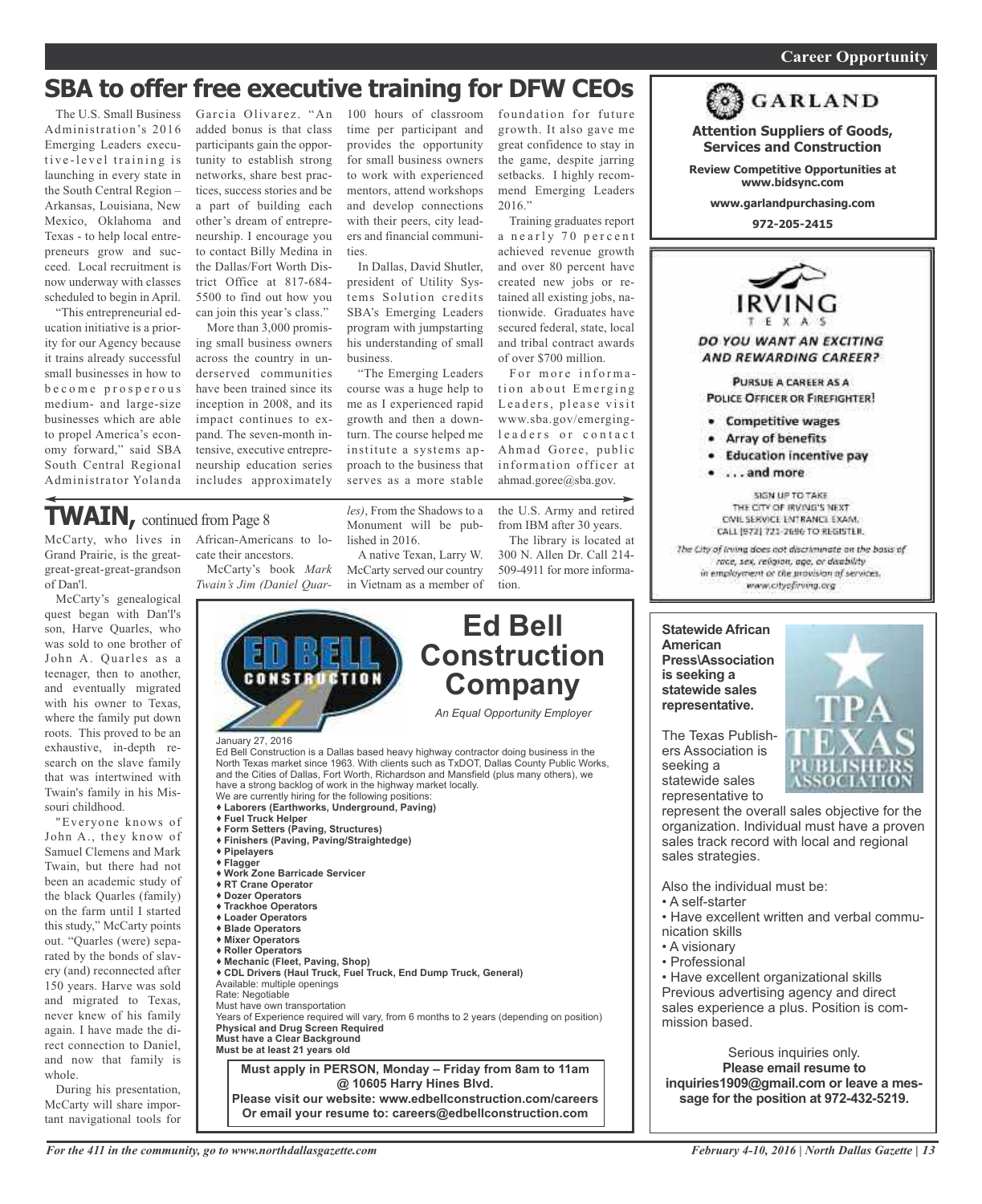### **BETHEL BIBLE FEL-LOWSHIP CARROLLTON (A PLACE TO BELONG)**

#### **February 7, 9:45 a.m.**

You're invited to our Sunday Morning "Prayer and Meditation" followed by Morning Worship Service at 10 a.m. See what God is doing through and with us; you will be blessed.

#### **February 7, 12 Noon**

How do you study the Bible? Join us for Sunday afternoon Bible Study; Senior Pastor Woodson, Pastor Brenda Patterson and others will teach a series on "How to Study the Bible God's way." Learn how to know Christ and make Him known to others; to help you know and grow in God's word; to give you clarity and direction; to help you worship, honor and praise God; to help you know and use God's word to lead others to Christ; and to encourage fellowship and build unity within the church. You don't want to miss this Bible Study Group.

**February 10, 7 p.m.** Join us in Wednesday's

Prayer and Bible Study Class with Senior Pastor Dr. Woodson and/or Pastor Brenda Patterson teaching on the subject of Spiritual Warfare. Learn what God says about critical issues and topics through the study of His word. Spiritual maturity is God's desire for you. It's Time to Grow; Ephesians 4:12 & 13.

Dr. Terrance Woodson, Senior Pastor 1944 E. Hebron Parkway Carrollton, TX 75007 972-492-4300 www.bethelbiblefellowship.org

#### **CHRIST COMMUNITY CHURCH IN RICHARDSON**

 $\mathcal{L}_\text{max}$  and  $\mathcal{L}_\text{max}$  and  $\mathcal{L}_\text{max}$ 

**February 6, 12 Noon** You are invited to our 2nd Annual L.I.F.T. (Ladies in Fellowship Together), Luncheon at the Romano's Macaroni Grill in Addison, Texas for fun and fellowship. Call the church for details.

### **February 7, 8:45 a.m. and 11 a.m.**

You're invited to our Morning Services as we worship, honor and praise God for His blessings.

#### **February 10,**

Join us at 12 Noon with Rev. Viveca Potter teaching on the Word of God; come back at 6:45 p.m. for Corporate Prayer and stay for Senior Pastor Autry at 7:30 p.m. teaching the Word of God. Our youth will come for Food and Fellowship at 7 p.m. followed by Bible Study at 7:30 p.m.

Dr. Terrence Autry, Senior Pastor 701 Centennial 972-991-0200 Richardson, TX 75081 www.Christcommunityrichardson.org  $\mathcal{L}_\text{max}$  , which is a set of the set of the set of the set of the set of the set of the set of the set of the set of the set of the set of the set of the set of the set of the set of the set of the set of the set of

### **FELLOWSHIP CHRISTIAN CENTER CHURCH IN ALLEN "THE SHIP"**

### **February 7, 8 a.m.**

Join us as we praise and worship God in the Joycie Turner Fellowship Hall, 200 West Belmont Drive in Allen; followed by our Worship Services at Bolin Elementary School in Allen, Texas 75002 and bring someone with you; you will be blessed.

### **February 10**

You're invited to our Wednesday's 12 Noon-Day Live, Prayer and Bible Study and/or our Wednesday Night Live, Prayer and Bible Study at 7 p.m. to learn more about God's Word at the Joycie Turner Fellowship Hall, 200 West Belmont Drive in Allen. Be encouraged by God's plan for your maturity and His glory; and most of all, be prepared to grow.

Dr. W. L. Stafford, Sr., Ed. D. Senior Pastor

5705 Cheyenne Drive at Bolin Elementary School in Allen 75002 for Sunday Morning Worship and the Admin. Building Address is 200 W. Belmont Drive

Allen, TX 75013 972-359-9956 www.theship3c.org  $\overline{\phantom{a}}$  , and the set of the set of the set of the set of the set of the set of the set of the set of the set of the set of the set of the set of the set of the set of the set of the set of the set of the set of the s

### **INSPIRING BODY OF CHRIST CHURCH**

Pastor

a.m.

11611 Webb Chapel Road Dallas, TX 75229 972-241-6151

www.dallasmtpisgah.org  $\mathcal{L}$  , and the set of the set of the set of the set of the set of the set of the set of the set of the set of the set of the set of the set of the set of the set of the set of the set of the set of the set of the set

**NEW MOUNT ZION BAPTIST CHURCH**

**February 7** You're invited to join us for Early Morning Services at 7:30 a.m., followed by Sunday School at 9 a.m. and Morning Worship at 10:30

**February 8, 7 p.m.** Join us for Sister-to-Sister meeting, call the church for details. We will resume on Monday, February 8.

**February 10, 7 p.m.** Join us in Wednesday's Bible Study class; you will learn what God has to say to

us for our growth.

Dr. Tommy L. Brown Senior Pastor 9550 Shepherd Road Dallas, Texas 75243 214-341-6459 www.nmzb.org

**February 7, 7:30 and/or 11:30 a.m.**

You're invited this Sunday as we praise, worship, honor and magnify God's Holy name.

**February 8, 7 p.m.** Join us in Monday School as we learn what God has to say to us.

Pastor Rickie Rush 7701 S Westmoreland Road Dallas, TX 75237 972-372-4262 www.Ibocchurch.org  $\mathcal{L}=\mathcal{L}^{\mathcal{L}}$  , where  $\mathcal{L}^{\mathcal{L}}$  , we have the set of the set of the set of the set of the set of the set of the set of the set of the set of the set of the set of the set of the set of the set of the set of

### **MT. OLIVE CHURCH OF PLANO (MOCOP)**

**February 7, 10 a.m.** Join us for Sunday Worship Service as we praise and worship God for His Honor and His glory. Call the church for details.

**February 10, 7 p.m.** You're invited to our Wednesday's Bible Study class; you will learn what God has to say to us. Come to be encouraged by God's plan for your spiritual growth and His glory.

Pastor Sam Fenceroy Senior Pastor and Pastor Gloria Fenceroy 300 Chisholm Place Plano, TX 75075 972-633-5511 www.mocop.org

#### **MT. PISGAH MISSIONARY BAPTIST CHURCH We're on the Move New Year, New Location**

 $\mathcal{L}=\mathcal{L}^{\mathcal{L}}$  , where  $\mathcal{L}^{\mathcal{L}}$  , we have the set of the set of the set of the set of the set of the set of the set of the set of the set of the set of the set of the set of the set of the set of the set of

**February 7, 10 a.m.** You're invited to join us in our Worship Service at our new home, 1020 Sherman Street in Richardson, Texas. Call the church for details.

**February 8, 9 p.m.** Join us for our Intercessory Prayer Ministry and our Monday's Conference calls.

R. W. Townsend, Senior

### **SHILOH MBC IN PLANO (WHERE COMMUNITY BECOMES FAMILY)**

**February 7, 10 a.m.** Join us as we praise and worship God in our Morning Worship Services. You will be blessed.

**February 10, 7 p.m.** You're invited to our Wednesday's Bible Study to learn more about God's Word. Come and be encouraged by God's plan for your maturity and growth; it's all for His glory and His honor.

Dr. Isaiah Joshua, Jr. Senior Pastor 920 E. 14th Street

Plano, TX 75074 972-423-6695 www.smbcplano.org

### **WESTSIDE BAPTIST CHURCH, LEWISVILLE**

 $\mathcal{L}=\mathcal{L}^{\mathcal{L}}$  , where  $\mathcal{L}^{\mathcal{L}}$  , we have the set of the set of the set of the set of the set of the set of the set of the set of the set of the set of the set of the set of the set of the set of the set of

#### **February 7 7:45 and 10:45 a.m.**

You're invited to join us for Sunday Morning Worship as we praise and worship God for His many blessings.

Minister Thomas Bessix Senior Pastor 900 Bellaire Blvd. Lewisville, TX 75067 972-221-5668 www.wbcchurch.org



NDG now has a "Special Advertising Package"for churches and non-profit organizations that need to let the community know about your Special Event.

### Opportunity You Can Measure...

### **Church Events**

- Church Anniversary
- Pastor's Anniversary
- Women's Day

• Men's Day

(Concerts) • Special Events

• Fundraisers

(Personal or Community)

**Non-Profit Org. Events**

## Special Rate \$199

(Black & White, per insertion) Ad size - 4.905"x 6"(Quarter Page, B&W) (NOTE: Color Ad \$75 extra per inserion) Production disclaimer - NDG ad meake-ready is not included in promotion. Layout/production of "copy ready"ad will be a nominal extra cost.

E-mail ad copy to: Marketing@NorthDallasGazette.com or call our Marketing Department today!





*14 | February 4-10, 2016 | North Dallas Gazette*

### **Church Happenings www.NorthDallasGazette.com**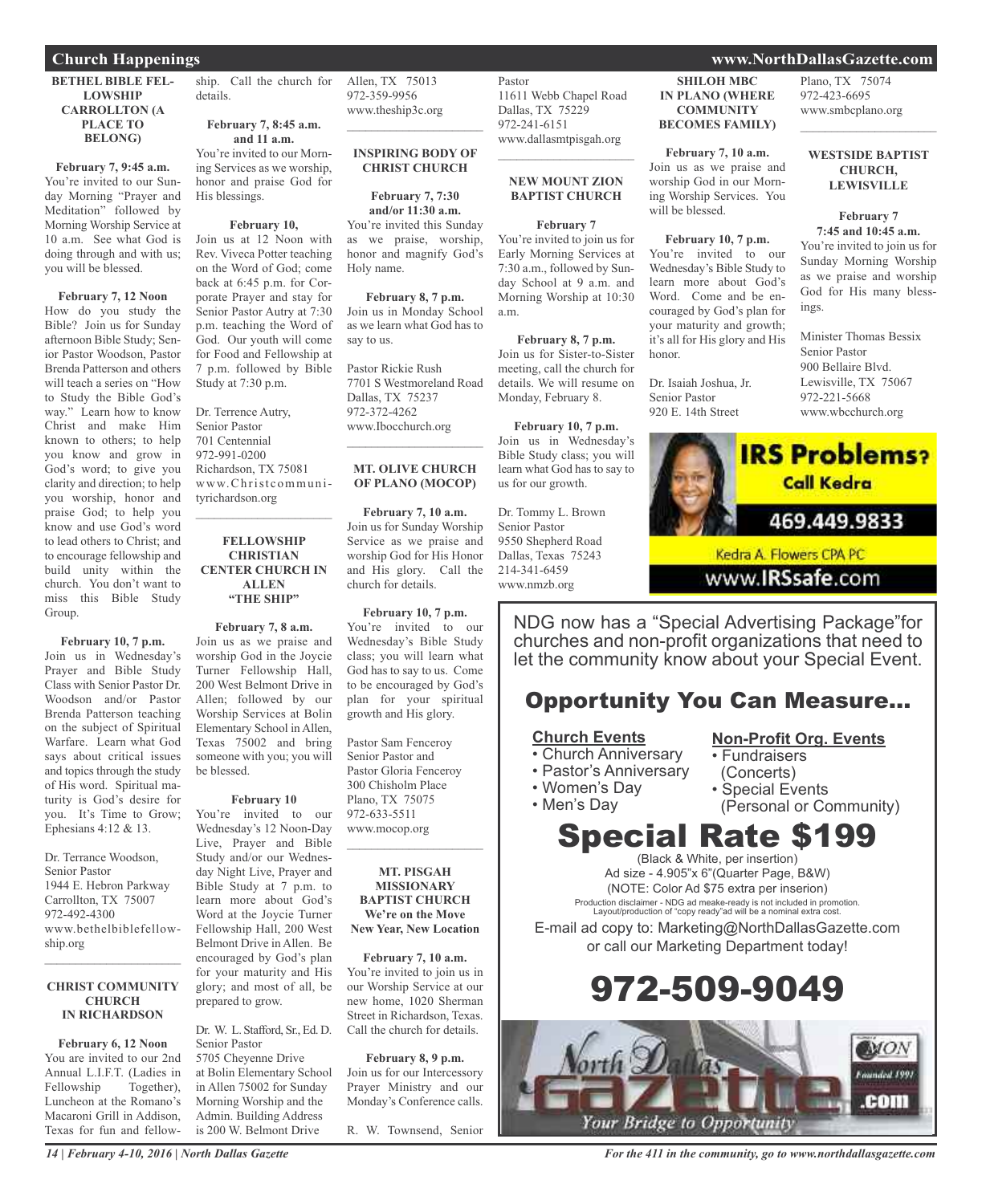# **Black History Month**



*Send email to: businessoffice@ northdallasgazette.com to sign up for Sister Tarpley's weekly electronic newsletter.*

The month of February is United States' observation of Black History. The 2016 theme is "Hallowed Grounds: Sites of African American Memories."

It is disheartening to think of the controversy surrounding this very important holiday.

Some people joked, "We were given the shortest month of the year to celebrate our history." This is not just Black History that we are celebrating, not just America's history, but history of the world.

Many great and useful inventions that are being used worldwide, and that are taken for granted were invented by Black people. The "gammaelectric cell" phone was invented by a Black man, the car battery and open heart surgery to name a few essential things that are in use today.

Some people think that it's by pure accident that some Black people, the same ones that we hear about year after year; have done something worthwhile.

People easily accept that we have a few famous entertainers, sports figures and a few entrepreneurs making millions of dollars; but they are slow to recognize that there are many Black people that have excelled, and are continuing to excel and inventing devices, and, they use math and science to make a difference in how we live, work, play, and entertain today.

As a retired teacher, I too wish that all history of great magnitude is put in our textbooks, especially Black history, which is American's history; in spite of what we have been taught.

But wishing it is not going to get the information in our textbooks on the grand scale that it needs to be.

The story of Carter Godwin Woodson, Father of Black History (December 1875 –April 1950) is a captivating and inspiration story in itself.

Dr. Woodson said, "Those who have no record of what their forebears have accomplished lose the inspiration which comes from the teaching of biography and history."

When Dr. Woodson established Negro History week in 1926, he realized the importance of providing a theme to focus the attention of the public.

The intention has never been to dictate or limit the exploration of the Black experience, but to bring to the public's attention to important developments that merit emphasis.

He believed that Blacks should know their past in order to participate intelligently in the affairs in our country.

Dr. Woodson strongly believed that Black history which others (even some Black people) have tried so diligently to erase—is a firm foundation for young Black people to build on in order to become productive citizens of our society.

Prior to "Negro History



*Dr. Carter G. Woodson, Father of Black History*

### **MT. OLIVE CHURCH OF PLANO** 300 Chisholm Pl. Plano, TX 75075 972-633-5511 Answers you need, Hope for today is waiting for you... · Sunday School for all ages 8:30 am · Sunday Morning Prayer  $9.30$  am · Sunday Service  $10:00$  am · Wednesday Night Service 7:00 pm Pastor Sam Fenceroy **RATIVE** Gloria Fenceroy www.mocop.org Radio Programs "Vision & Truth Live" "Truth Made Simple" Jisten to Pastor San Call Pastor Sam ry Sun. 9:00pm-10:00pm<br>RD 193.7 FM THE WORD Mor. Fri. 5:25pm. 5:30pm<br>коон 1040 AM

WEEK," Dr. Woodson and several of his friends established the Association for the Study of Negro Life and History. In the 1960s it was established as Black History MONTH.

In 1912 Dr. Woodson, received his Ph.D in history from Harvard University. He developed an important philosophy of history.

History, he insisted, was not the mere gathering of fact. The object of historical study is to arrive at a reasonable interpretation of the facts.

History is more than political and military records of people and nations. It must include some description of the social conditions of the period being studied.

Dr. Woodson often said that he hoped the time would come when Negro History Week would be unnecessary; when all Americans would willingly recognize the contributions of Black people as a legitimate and integral part of the history of this country.

His concept has given a profound sense of dignity to all Black people; and we must not forget it! Nor should we stop Black History Month.







*Tustov* 



SMBC: A church Focused on Īsiah Joshua, Jr.

Excellence while Teaching the Word. Preaching the Gospel, Reaching the World

Worship Times: 8 and 11 a.m. Sunday School: 9:45 a.m. Mid-week: Wednesday at 7:00 p.m. Youth Church: Every 3rd, 4th, and 5th Sunday at 10:45 a.m. AWANA: Wednesday at 6:30 p.m. Contact Information: 972-423-6695 www.smbcplano.org

### Second Keybeardist Needed: Please Call For Into



*For the 411 in the community, go to www.northdallasgazette.com*

*February 4-10, 2016 | North Dallas Gazette | 15*